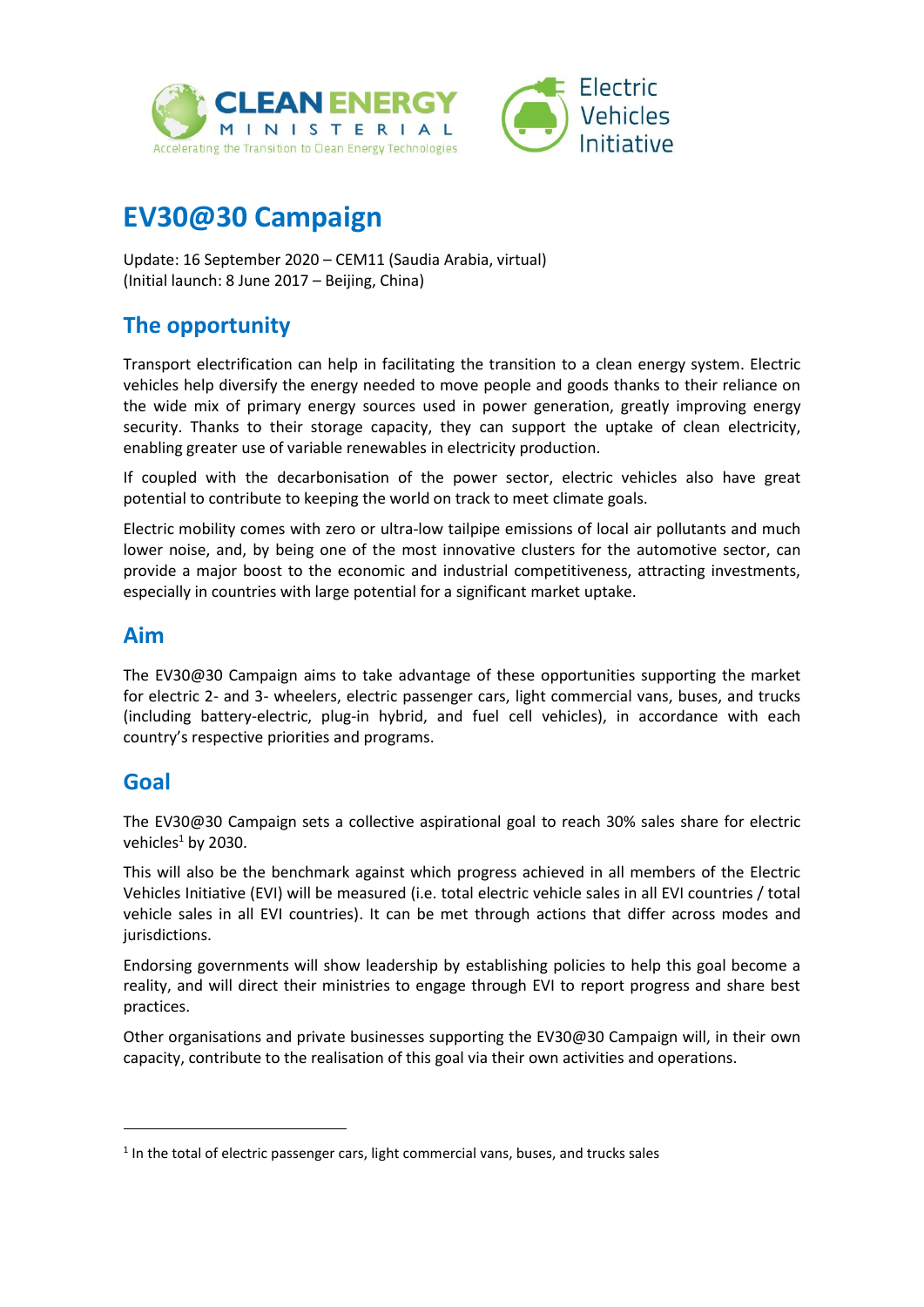# **Implementing actions**

The EV30@30 campaign includes several implementing actions:

- support the deployment of chargers and tracking its progress,
- galvanise public and private sector commitments for electric vehicle (EV) uptake in company and supplier fleets;
- scale up policy research and information exchanges;
- support governments in need of policy and technical assistance through training and capacity building; and
- establish the Global EV Pilot City Programme, aiming to achieve 100 EV-Friendly Cities over five years.

### *Support the deployment of chargers and tracking its progress*

**Commit to the deployment of a network of charging and fuelling infrastructure consistent with the ambition of the campaign and partner with The Climate Group's [EV100](https://www.theclimategroup.org/project/ev100) initiative for its deployment in the private sector.**

The achievement of the EV30@30 deployment target will need to be accompanied by the deployment of publicly accessible charging and fuelling infrastructure. For example, the EVI *[Global EV Outlook 2018](https://webstore.iea.org/download/direct/1045?fileName=Global_EV_Outlook_2018.pdf)*, suggests that, for plug-in electric vehicles (including battery electric and plug-in hybrids), this is likely to require one or more publicly accessible slow charger for every 15 electric cars, and one or more fast charger for every 80 electric cars.

Widening the availability of chargers for plug-in electric vehicles along highways, at the workplace, and at leisure/commercial destinations (such as stores, restaurants and hotels) will strengthen incentives to support the EV30@30 target. The EVI will collaborate closely with private sector stakeholders supporting the EV30@30 Campaign to drive jointly this deployment, as well as with those involved in the Climate Group's corporate leadership initiative EV100, which is also providing a global platform for companies to make public commitments to the roll out of charging infrastructure. The collaboration will consist of sharing of knowledge and best practice examples and the use of the EVI and EV100 networks to enhance dialogue amongst public and private stakeholders, as well as the development of complementary monitoring actions to track progress. The EVI welcomes the engagement of other partners on this.

The EVI will keep monitoring the deployment of chargers and will continue to integrate results in annual reporting instruments, including the EVI's *Global EV Outlook* report.

### *Galvanise public and private sector commitments for EV uptake in company and supplier fleets*

**Galvanize public and private sector commitments for EV fleet procurement and deployment, strengthening the work started with the EVI [Government Fleet Declaration](https://www.iea.org/media/topics/transport/EVI_Government_Fleet_Declaration.pdf) for public fleets and partnering with The Climate Group's EV100 initiative for private fleets.**

Through their leadership, fleet operators can make a major contribution towards achieving the EV30@30 target, both from the demand signals they can send to the market and their broader role as amplifiers in promoting and facilitating the uptake of electric vehicles by their staff and customers.

This dual initiative will bring the case of fleets to the forefront of efforts in road transport electrification. Commitments from the public sector to electrify public car, bus, and dedicated vehicle (e.g. service vehicle used by municipalities) fleets will be included in activities further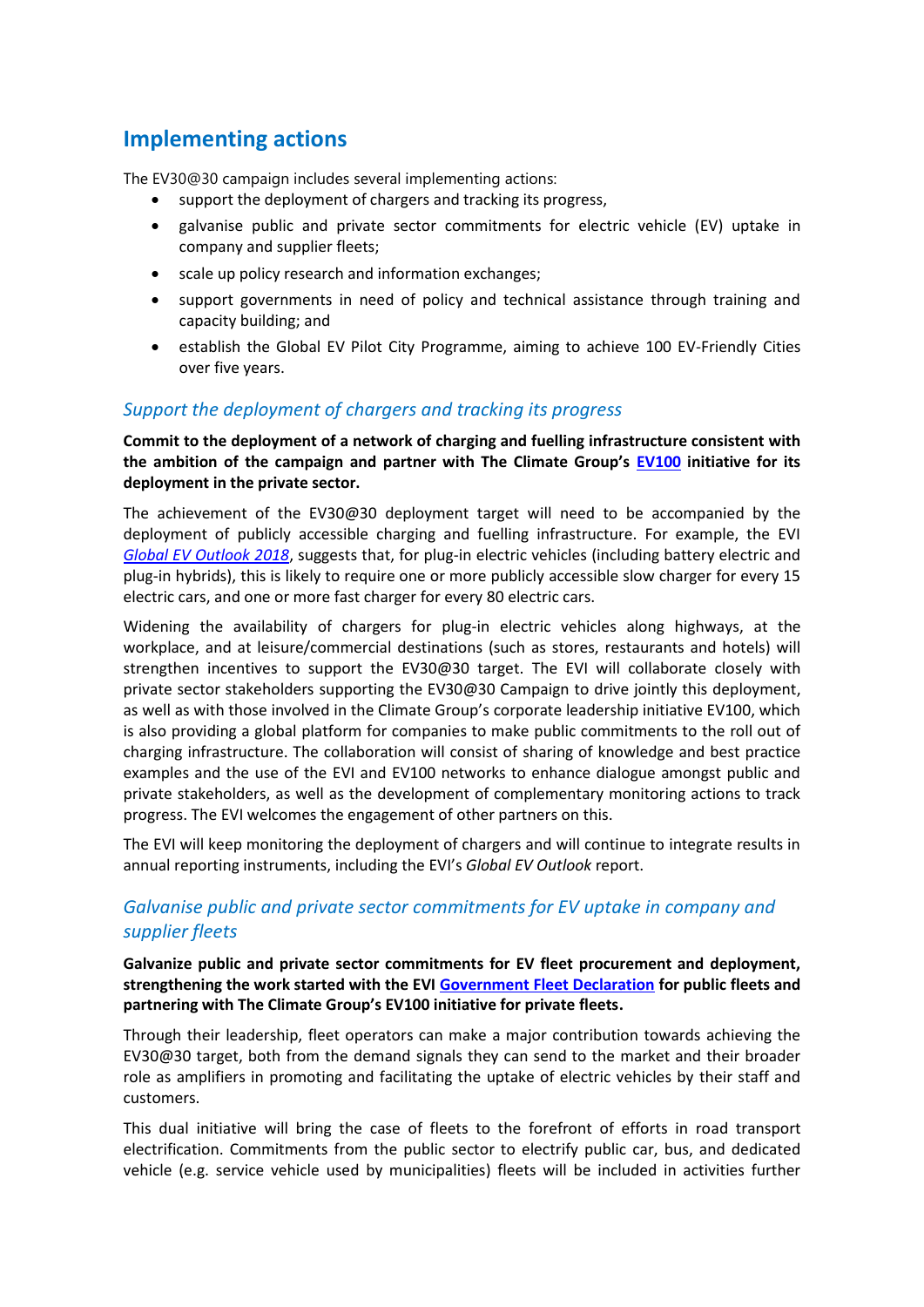



developing the EVI Government Fleet Declaration. They will be complemented by the engagement mobilized by the EV100 initiative of The Climate Group, providing a global platform for companies to make public pledges for the electrification of their fleets.

This joint action will include sharing of knowledge and best practice examples and offer opportunities for improved dialogue between public and private sector stakeholders.

Feedback on the progress achieved under this work will be integrated in existing annual reporting instruments used to monitor the deployment of electric vehicles and will feed into the information included the annual EVI *Global EV Outlook*.

### *Expand policy research on emerging EV deployment topics*

EVI members currently support, through annual contributions (currently close to EUR 300 thousand), research and analysis led by the EVI coordinator (the International Energy Agency) and supported by technical institutes in member countries. In addition to this, the [William and](https://hewlett.org/about-us/)  Flora [Hewlett Foundation](https://hewlett.org/about-us/) are supporting the scale-up of the EVI coordinator's activities through a USD 400 thousand grant in the period 2018-2019.

As part of the campaign, national governments and partner organisations will provide additional financial or in-kind resources to expand the depth and scope of research activities to include but not limited to the following identified topics:

- **policy efficacy** to improve the understanding of market response to policy incentives;
- **consumer behaviour** and barriers to the adoption of electric vehicles, such as range anxiety and charging speeds;
- solutions to the financial, regulatory, and technical challenges of smart **integration of electric vehicles in the electricity grid**, and in particular opportunities allowing to enhance the positive relationship between grid modernization and the penetration of electric vehicles in the stock;
- identifying best practices and developing guidelines for **co-deployment of electric vehicles and renewable energy**;
- understanding the **impacts of electric mobility on energy diversification and GHG emission abatement**, including aspects imputable to technology characteristics (e.g. the power generation mix) and consumer behaviour (e.g. the time of charging);
- anticipating potential issues related to the **sustainability of battery supply chains** and exploring environmentally, economically and socially sustainable solutions; and
- analysing **synergies between connected, automated and shared mobility and electric vehicles** to design policies allowing to maximize opportunities for the uptake of electric vehicles from shared mobility, also considering the need to address congestion and trade-offs between electric car and ride sharing and public transport.

Research on emerging topics regarding the deployment of electric vehicles will also be accompanied by expanded stakeholder engagement with an emphasis on municipal governments, utilities, regulatory bodies and the private sector as well as other initiatives working on the electric vehicle uptake.

The EVI will support this task by developing and coordinating an annual program of work and hosting working groups to promote accelerated learning among the aforementioned stakeholders.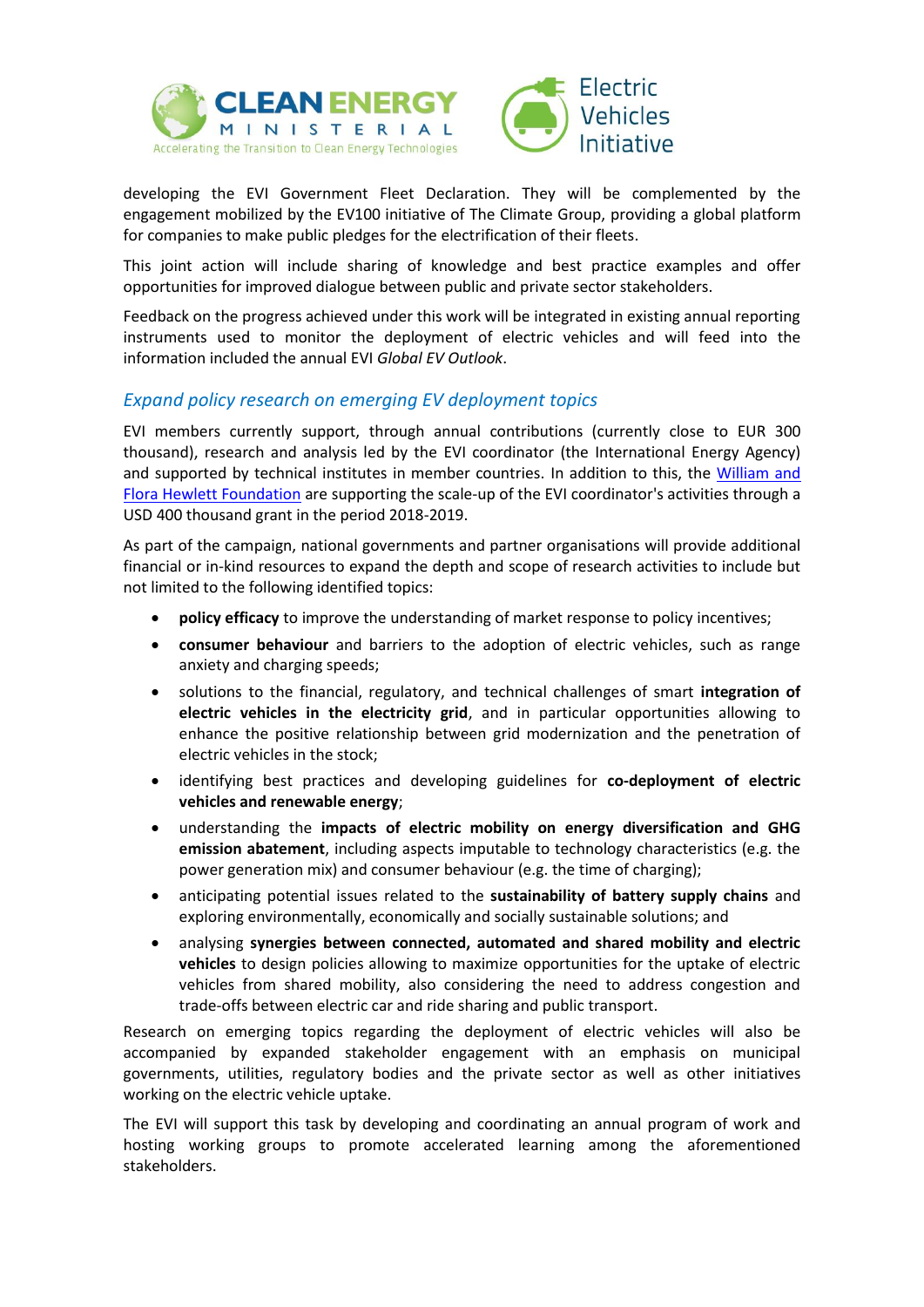### *Enhance knowledge sharing and capacity building*

Insights from research activities, best practices and lessons learnt by policy makers will be disseminated among the EVI network and beyond through publications and actions specifically targeting the need to build capacity at the global scale on policy support for electric vehicles.

These actions will leverage on the engagement of the EVI coordinator, the representatives of EVI member governments and other initiatives aiming at the promotion of energy efficiency in transport and the uptake of electric vehicles, such as the IEA Technology Collaboration Programmes on Hybrid and Electric Vehicles, Hydrogen and Advanced Fuel Cells. This will also benefit from partnerships with stakeholders supporting the EV30@30 campaign. The actions will include:

- the development and provision of numerical and modelling tools helping develop policy support measures for electric vehicles;
- the engagement of the EVI coordinator, EVI representatives and other stakeholders in capacity building events, such as those developed during the IEA Energy Efficiency Training Weeks (EETW), aiming at the build-up of capacity for policy makers willing to implement policies supporting electric mobility in their jurisdictions.; and
- the provision of bilateral consultative policy support services to governments (including municipalities) and EV30@30 partners.

#### *Establish the Global EV Pilot City Programme*

-

The Global EV **Pilot City Programme** (PCP) is a global cooperative initiative aiming to gather a network of 100 EV-Friendly Cities over five years, to facilitate the exchange of experiences and the replication of best practices for the promotion of electric vehicles in cities.

To date, 41 leading cities have joined the EVI Global EV Pilot City Programme from fifteen countries<sup>2</sup> on five continents. [The Programme was launched](https://www.iea.org/newsroom/news/2018/may/global-ev-pilot-city-programme-launched-at-clean-energy-ministerial.html) on 24 May 2018 at the ninth Clean Energy Ministerial in Copenhagen and it was followed by the first EVI **Pilot City Forum**. This is an exchange event allowing to facilitate networking and communication across interested stakeholders, to be held alternatively in China and in another country, every year. Helsinki (Finland) hosted the [first edition](http://www.iea.org/workshops/cem---evi-pilot-city-forum-2018-event.html) on 28-29 May 2018.

EVI will work with partner organizations to expand the Programme, supporting greater dialogue with municipal governments on issues such as the benefits and implementation challenges of EVs. This includes **urban planning, infrastructure and charging technology, mass transit (including electric buses) and mobility as a service** (comprising car and ride sharing).

EVI will develop this task leveraging on city networks – including C40 – for outreach, identifying good practices and facilitating their replication and improvement. EVI government representatives will also facilitate the identification of cities ready to participate in the activities of the Global EV Pilot City Programme and support their engagement.

Reporting on the progress made under the Global EV Pilot City Programme will be incorporated into the annual edition of the *Global EV Outlook* or as a dedicated deliverable*.*

<sup>2</sup> Canada, Chile, China, Colombia, Finland, Germany, India, Japan, Netherlands, New Zealand, Norway, Sweden, Thailand, United Kingdom, United States.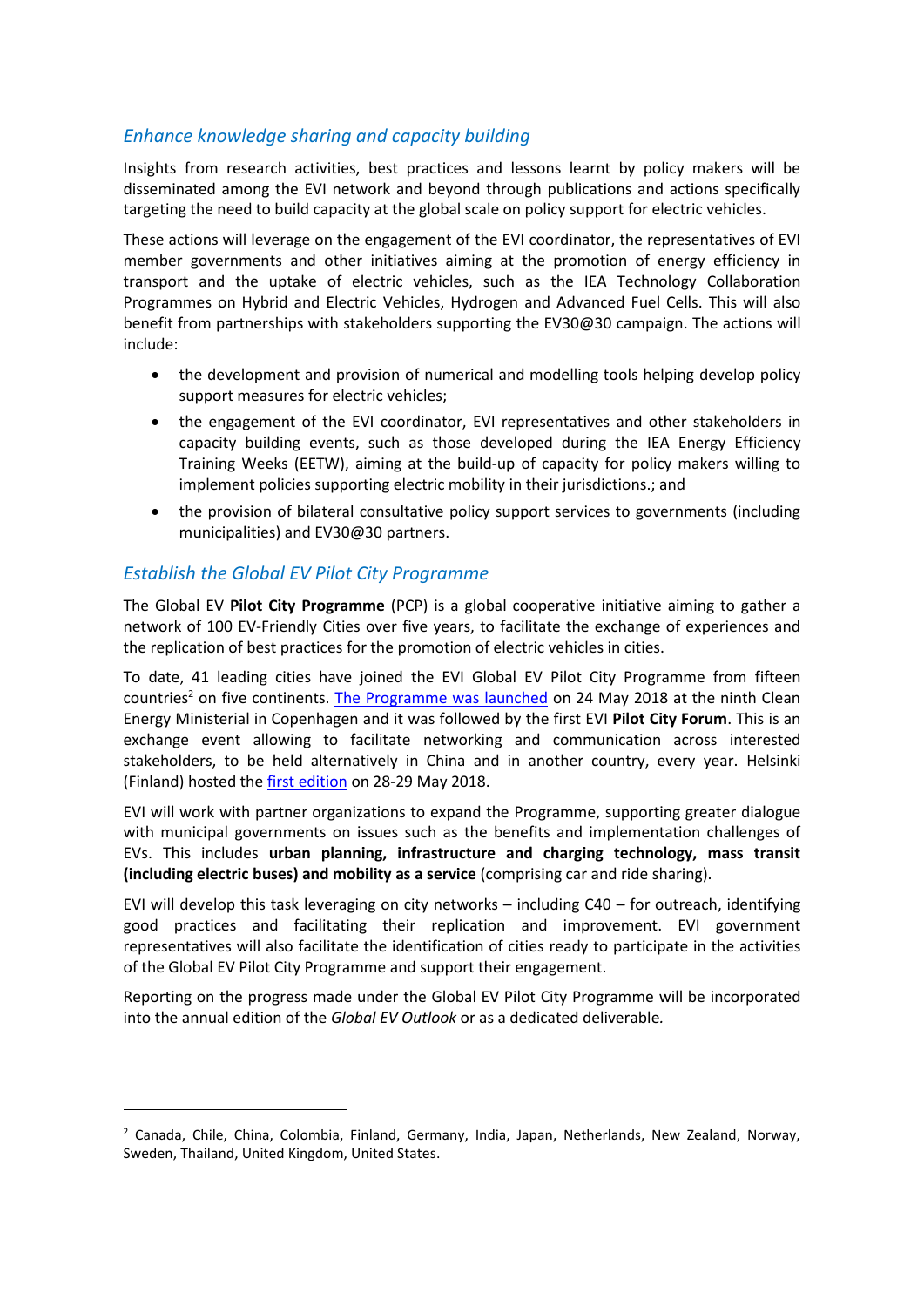



# **Supporting Governments**

# *Canada*

Canada recognizes the importance of lowering emissions from the transportation sector as one key aspect of both our climate change and clean growth agenda. Electrification of transportation is an important component of our strategy to lower emissions from this pivotal sector. Canada is therefore pleased to continue our ongoing support of the EV30@30 campaign, as many of the activities complement actions which our Government is taking. In October 2017, Canada assumed the co-chair role of the Electric Vehicle Initiative. We are:

- developing a Zero Emission Vehicles Strategy to increase adoption of these vehicles;
- investing in electric charging and hydrogen refuelling infrastructure;
- developing enabling codes and standards;
- providing consumers with information and tools to inform their purchasing decisions;
- investing in research, development and demonstration of innovative technologies;
- leading by example and deploy greater numbers of zero emission vehicles in our government fleets; and
- enabling Canadian cities to join cities from around the world in the Global EV Pilot Cities Program.

# *Chile*

Electromobility and its benefits are recognized as an opportunity to decarbonize Chile's transportation sector.This is also aligned with the decarbonization of the electricity matrix and Chile's 2050 carbon neutrality goals.

In 2017 the National Electromobility Strategy was launched, the objective of which was to outline the actions that Chile must take in the short and medium term to ensure that 100% of urban public transport vehicles are electric by 2050, and that 40% of private vehicles are electric, in the same year. Finally, the 2018-2022 Energy Route launched in 2018 incorporates a strategic axis dedicated to promoting efficient transportation, where the goal for 2022 is that there are at least 10 times more electric vehicles circulating in the country.

For the efficient use of energy in the transport sector, Chile has implemented public policies that point in the direction of these proposed goals. The 2050 Energy Policy, launched in 2015, establishes as one of its guidelines to improve the energy efficiency of vehicles and their operation and that, as one of its goals, energy efficiency standards are adopted for the fleet of new vehicles, which will be implemented from the Energy Efficiency Law, currently under discussion in Congress.

### *China*

With rapid growth of the automotive population, the problem of vehicle exhaust emissions and greenhouse gas emissions has aroused more and more concern in China. China considers New Energy Vehicles, which include BEVs, PHEVs and FCEVs, as the main solution to the energy and environment challenge. China will continue to be committed to the EV30@30 campaign and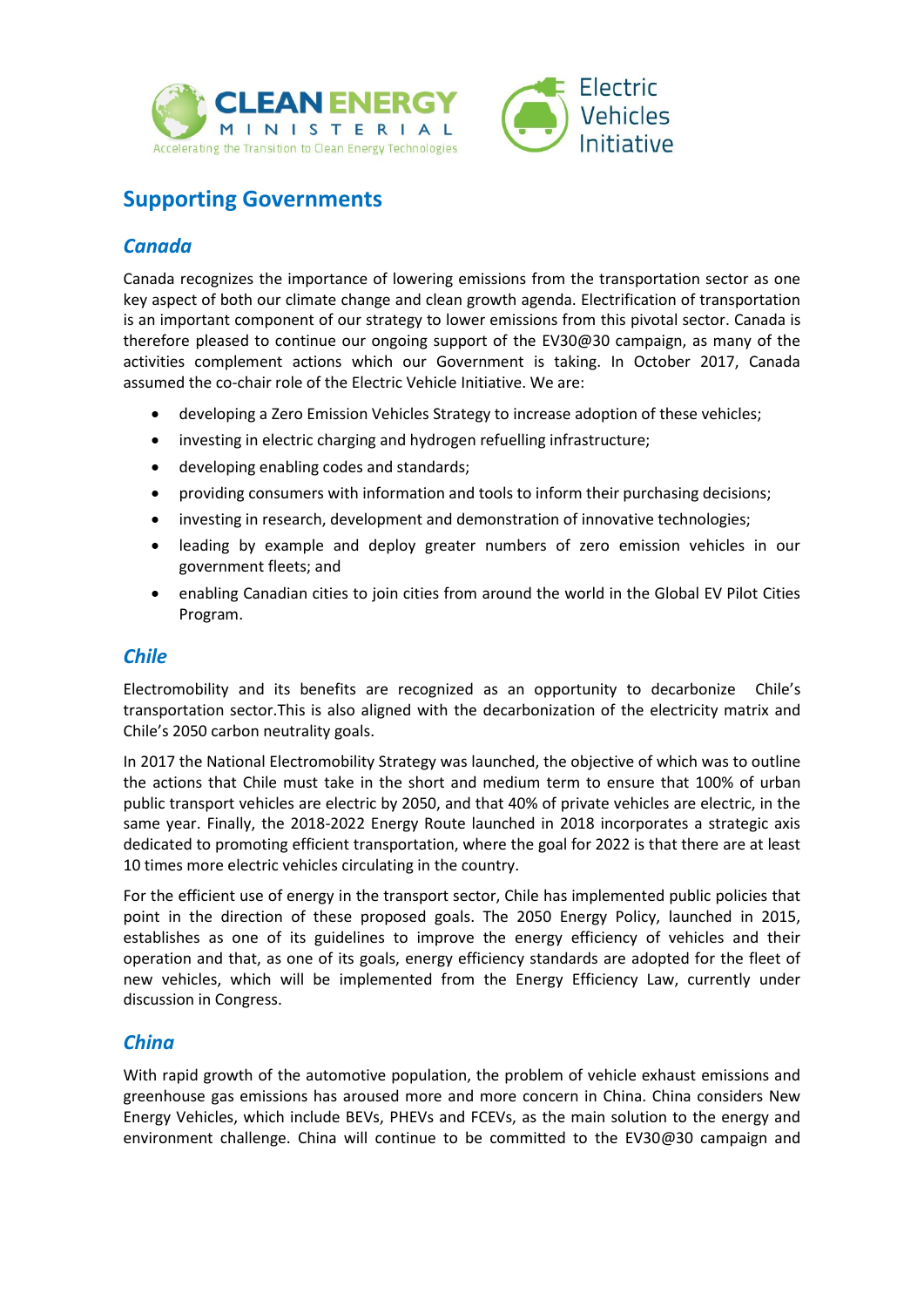welcome representatives of local and national governments, and private organizations to join the EV30@30 campaign.

To meet the goals of the EV30@30 campaign, China will keep working on EVs and in particular in the following areas:

- conducting the research and development of EV relevant technologies;
- encouraging more Chinese Cities to join the Pilot City Programme, hosting events such as the EV Pilot City Forum and the Global NEV Congress to facilitate the cooperation and exchange among stakeholders around the world;
- supporting the deployment of EVs including buses, sanitation trucks, and urban logistics vehicles in main cities and regions; and
- summarizing and sharing the experience and lessons learned from EV promotion.

### *Finland*

Finland finds EV30@30 interesting and relevant, and is willing to commit to the CEM-EVI EV30@30 campaign for a number of reasons.

The Finnish energy and climate strategy for 2030, launched in November 2016, calls for a 50% reduction in transport related greenhouse gas emissions by 2030 (reference year 2005). To achieve this goal, the strategy sets specific targets for fuels and vehicles in 2030:

- 250 000 electric vehicles;
- 30% biofuels (actual energy contribution);
- 50 000 gas fuelled vehicles.

The current passenger car fleet in Finland is around 2.6 million units. To reach an EV population of 250 000 units in 2030, maintaining the current growth rate in EV sales, the targeted share of EVs of new vehicle registrations would be reached or surpassed by 2030. Thus, the Finnish national ambitions are fully congruent with the EV30@30 target.

Finland also finds it very appropriate to promote electro mobility by supporting both public and private charging infrastructure. Several charging operators are already active in Finland today, and Finnish companies also provide hardware for charging equipment.

Public transport and commercial vehicles are considered attractive for electrification. Finland is aiming to engage 5 to 7 EV friendly cities, with a focus on electrifying bus services. Already now, the cities of Helsinki, Espoo, Tampere and Turku are running pilots on battery electric buses; Helsinki region transport is preparing for first commercial tenders involving electric buses, at the same time expanding the fast charging systems for buses. Currently, the e-bus systems put in service in Finland are based on the concept of opportunity charging, meaning fast charging approximately three minutes – at the terminal points.

### *France*

France is committed to promoting and developing electromobility, as it is an effective means to fight against climate change and air pollution.

France welcomes the EV30@30 campaign. The French objective is to reach 7 million charging points for plug-in hybrid and electric vehicles by 2030 [\(Energy Transition for the Green Growth](https://www.ecologique-solidaire.gouv.fr/loi-transition-energetique-croissance-verte)  [Act](https://www.ecologique-solidaire.gouv.fr/loi-transition-energetique-croissance-verte) in 2015) and to end the sale of GHG-emitting cars by 2040 [\(French Climate Plan, 2017\)](https://www.ecologique-solidaire.gouv.fr/politiques/plan-climat).

To foster the deployment of charging infrastructure for electric vehicles, French local authorities benefit from the Investments for the Future programme (PIA), which was launched in 2009 by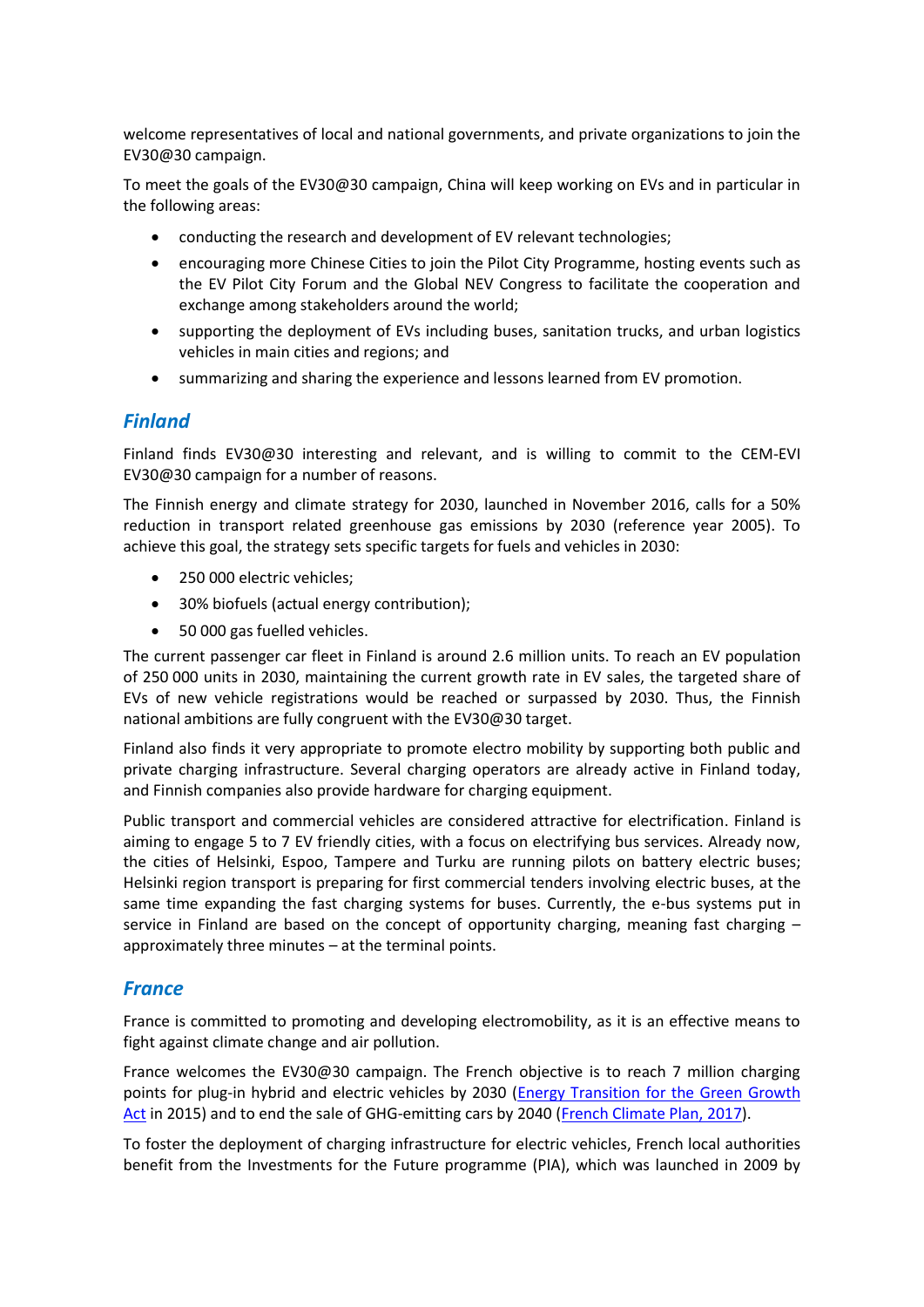



the French Government to boost strategic initiatives on electric mobility. More than 20 000 charging points for electric vehicles have already been funded by PIA, representing an investment of EUR 61 million.

France is committed to enhancing its market share of electric vehicles. To this end, France has designed incentives so that the number of new electric vehicles sold in 2022 is 5 times higher than in 2017. In particular, a bonus-malus scheme rewards or penalizes the purchase of cars depending on their  $CO<sub>2</sub>$  emissions level and since the beginning of 2018, the bonus is exclusively dedicated to electric vehicles. A vehicle conversion premium is also in place, supporting the replacement of an old GHG-emitting vehicle with a cleaner one.

In May 2018, the French Government and the French automotive sector signed an agreement in order to achieve this target. Moreover, France will continue to support the installation of charging points available to the public. A national scheme will be issued by 2020 to encourage French local authorities to do so. The number of charging points should reach 100 000 by 2022. Since February 2016, the ADVENIR program (in the context of energy savings certificates) has eased the installation of 12 000 charging stations on car parks (shops or businesses) and in collective habitats.

#### *India*

Rapid social and economic development with a burgeoning middle class and strong economic growth are expected to have significant impact on people's lifestyle including the modes of personal mobility. India is at the cusp of transforming its existing fleet of fossil fuel based modes of transportation to cleaner & connected ones in order to bolster the twin pillar of its national policy i.e. energy security and reduction in greenhouse gases (GHG). Mass adoption of ecofriendly, secure, efficient & affordable modes of transportation in the country require adequate EV charging infrastructure to suitably address the issue of range anxiety. Moreover, it is important to address the issues related to technical, regulatory and business models aspects to foster a reliable EV ecosystem in the country. To this extent the Government of India has already declared EV charging as "a service" instead of resale of electricity under Electricity Act-2003 to enable any individual or corporate to set up charging stations without need of a licence thereby addressing a major regulation hurdle in deployment of charging infrastructure. It is also exploring innovative business models like public private partnerships (PPP) and Viability Gap Funding (VGF) to accelerate deployment of public charging infrastructure in the country. Moreover, the Government of India is presently working on establishing indigenous standards for public chargers to ensure quality & safety of charging ecosystem that is proposed to be set up in the country in the next decade.

### *Japan*

In order to move towards the goals of the Paris Agreement, the Japanese government is aiming to increase the share of battery electric vehicles and plug-in hybrid vehicles to between 20 and 30 percent and also the share of fuel cell vehicles up to 3 percent among total new passenger vehicle sales by 2030. Furthermore, we aim to decrease GHG emissions per vehicle by 80% by 2050 from the 2010 level.

Japan is also aiming to convert all passenger vehicles produced by Japanese automakers sold worldwide to electrified models, including hybrid vehicles, and cutting GHG emissions per passenger vehicle by 90% by 2050 from the 2010 level.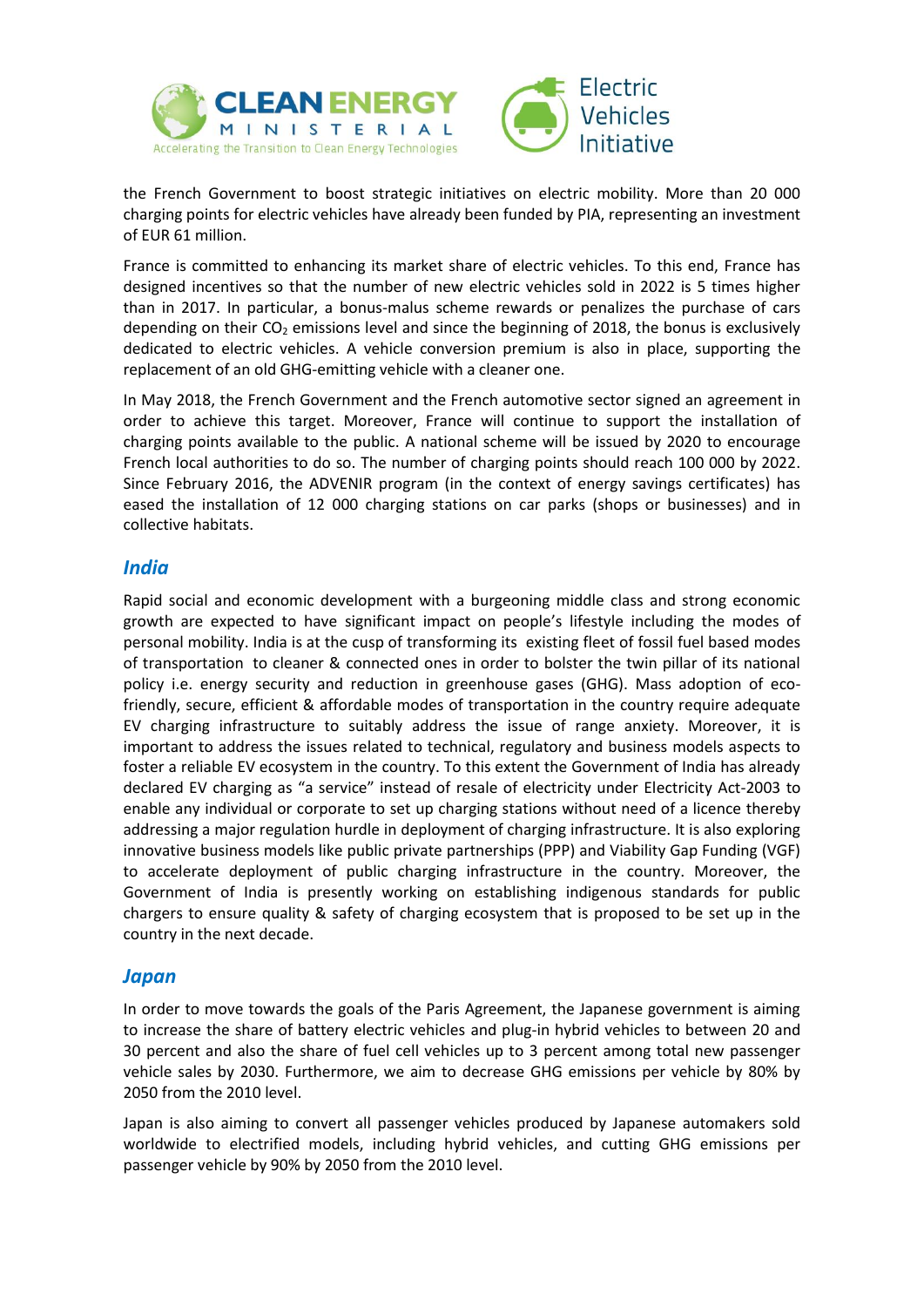We are convinced that with the EV30@30 campaign we can contribute to accelerating the dissemination of electrified vehicles which will help reducing  $CO<sub>2</sub>$  emissions and make transport more sustainable.

#### *Mexico*

In its General Law on Climate Change of 2012, Mexico established a framework aiming to regulate greenhouse gas emissions to contribute to the stabilization of their concentration in the atmosphere to levels avoiding negative consequences on the climate system. In 2016, Mexico also committed to meet the goals of the Paris Agreement, pledging for a 22% reduction of its greenhouse gas emissions by 2030.

In 2015 Mexico also approved its Energy Transition Law, aiming to promote the transformation to a sustainable energy and economic system, capable to maintain the competitiveness of the Mexican economy. Mexican cities, primarily Mexico City, are also committed to improve air quality.

The National Strategy for Energy Transition to promote the use of cleaner technologies and fuels, mandated by the Energy Transition law, defines the main policies and action areas configuring a clean energy system for Mexico. In transport, the strategy foresees:

- the adoption of regulatory policies promoting the use of efficient technologies, including EVs;
- measures accelerating the replacement of vehicles in the Mexican fleet;
- the definition of a roadmap for the substitution of fossil fuels with clean energy in cities;
- public procurement programs to adopt efficient vehicles including EVs in public transport fleets; and
- the development of norms for the deployment of charging infrastructure.

Recent actions aiming to stimulate the uptake of EVs include the adoption of tax exemptions for electric cars and the support of the deployment of charging infrastructure through the Energy Transition Fund. In Mexico, electric vehicles are exempt from restrictions to vehicle use aiming to limit emissions of local pollutants.

Given the strong relevance of the automotive industry in the Mexican economy, Mexico sees the transition to electric mobility as a major opportunity to foster innovation and strengthen the competitiveness of its industrial system. Other measures will therefore strengthen the actions already undertaken to promote EVs, demonstrating the Mexican commitment to contribute to the attainment of the EV30@30 objective.

### *The Netherlands*

The government of the Netherlands strongly supports the need for clean and sustainable mobility, also in view of the energy transition. The ambition for mobility is that in 2030 all new passenger vehicles sold will be zero-emission. The Netherlands has fiscal instruments in place to stimulate the sales of zero emission vehicles, and there is great attention for the availability of public charging infrastructure to match vehicle ambitions. The government works together with companies, non-governmental organizations and knowledge institutes to stimulate electric mobility, working together in the public private platform The Formula E-Team. E-roaming is easy in the Netherlands, with overall interoperability. The government supports cooperation with other countries to increase e-roaming and strongly supports open protocols for charging infrastructure. It also promotes the Netherlands as a nationwide Living Lab for Smart Charging.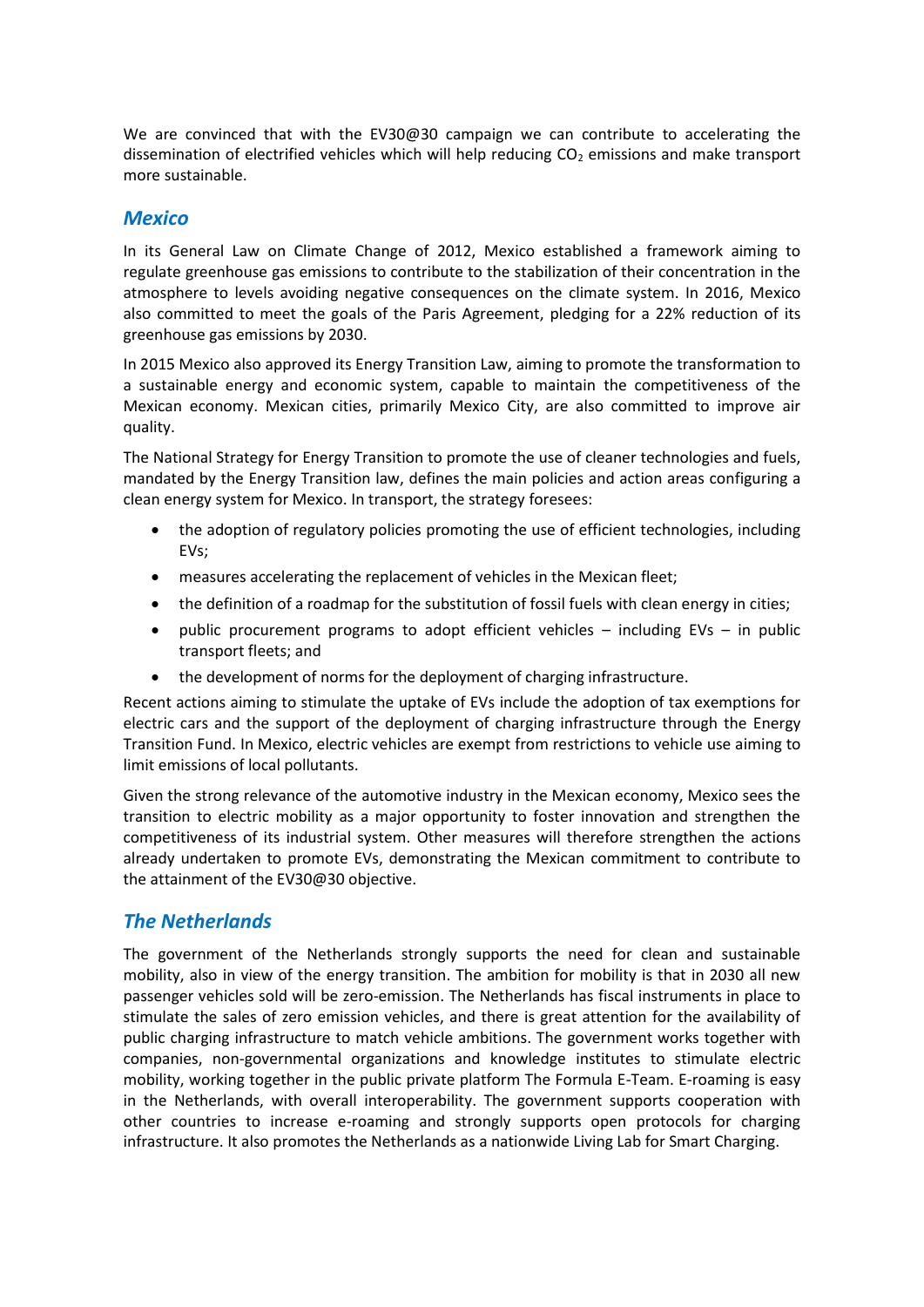



### *Norway*

Norway has ratified the Paris Agreement on climate change and committed to 40 percent reduction of greenhouse gas emissions by 2030 compared with the 1990 level. As part of this agreement, Norway will continue our efforts for greenhouse gas reduction in the road transport sector.

By mid-2018, the total number of battery electric cars (BEVs) reached about 180 000 units with a market share of 26% for new sales. For plug-in hybrid electric cars (PHEVs), the market share is 19%.

The high proportion of electric vehicles has been spurred by a number of economic and other incentives. There is no purchase tax for EVs, no VAT, reduced annual fee and reduced benefit tax for electric cars used as company cars, no road usage tax and no re-registration tax. In addition, electric vehicles have until recently had free passage on toll roads, access to public transport lanes, free public parking and free passage on ferries. According to national law, EVs are still entitled to reduced fares by at least 50% on toll roads and on ferries. The government is also aiming at securing minimum 50% reduced fares for EVs in public parking spaces. EVs still have access to most public transport lanes, but not always in the rush hours.

# *Portugal*

Portugal has made a commitment to achieve carbon neutrality by 2050. This commitment implies a change in the mobility patterns of the population with a view to reducing emissions in transport, a sector that in Portugal contributes 24 % of the total value of GHG emissions. To achieve this goal, the transport and mobility sector must achieve, by 2030, a 40% reduction of its emissions, in relation to 2005, and achieve a 20% incorporation of renewables, contributing significantly to the reduction of energy consumption. Portugal considers the EV30@30 campaign as a step forward to achieve this objective and looks forward to participate with other associates to this common goal.

### *Sweden*

In June 2017, Sweden adopted a climate law that aims to reduce road transport emissions by 70 percent by 2030, compared with 2010, and for the transport sector to be completely fossil-free by 2045. If these objectives are to be met, transport must become more efficient at the same time as the share of sustainable biofuels and electric vehicles must increase. Therefore, we support the EV30@30 campaign.

In order to reach these goals, the Swedish government has implemented a broad set of polices to steer in this direction. On 1 July 2018, Sweden introduced a cost-neutral bonus/malus system, replacing a plug-in electric vehicle purchase rebate scheme, which for example increases the maximum support for battery electric vehicles from 4000 Euro to 6000 Euro. Simultaneously, an increased vehicle tax is applied to petrol and diesel vehicles. The policy framework promotes the use of plug-in electric vehicles among company cars and vans. Electric buses have since 2017 been granted a purchase rebate. During spring 2018, the Swedish government also enabled for municipalities to introduce new levels of environmental zones. Since 2015, public support has been granted for the deployment of charging infrastructure (both publicly accessible and private charging infrastructure), and on 1 January 2018, a specific home-charger scheme was introduced. In 2015 the Swedish government appointed the Swedish Energy Agency to coordinate the public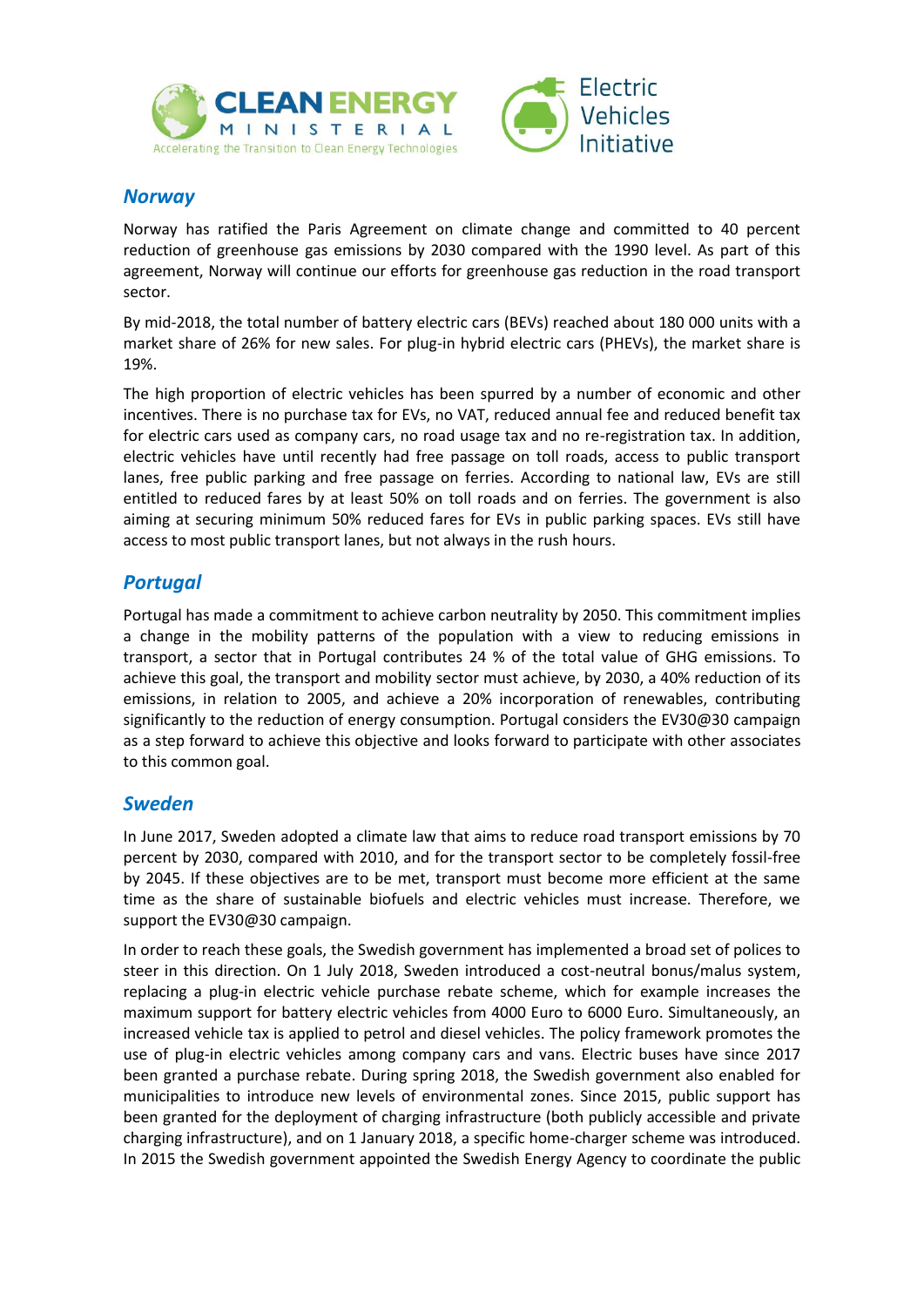charging infrastructure deployment efforts. The R&D funding on e-mobility is continually substantial and has for example enabled demonstrations of electric road systems on public roads, a pilot production line for sustainable battery production and the on-going establishment of a 100 million Euro testbed for electric drivetrains.

### *The United Kingdom*

The EV30@30 campaign demonstrates that the move towards zero emission vehicles is something that is happening across the world. Our mission is to put the UK at the forefront of the design, manufacture and use of zero emission vehicles. We will end the sale of new conventional petrol and diesel cars and vans by 2040. By then, we expect the majority of new cars and vans sold to be 100% zero emission and all new cars and vans to have significant zero emission capability. By 2050 we want almost every car and van in the UK to be zero emission.

Our Road to Zero Strategy details the Government's comprehensive plans to support this mission. The strategy sets out a clear pathway to zero emissions. By 2030 we want at least half of new cars sold, and as many as 70%, to be ultra low emission, alongside up to 40% of new vans.

To achieve this, we are investing nearly £1.5bn in a comprehensive package of support for the transition to zero emission vehicles with grants available for plug in vehicles and schemes to support chargepoint infrastructure.

# **Supporting organizations**

#### *C40*

[C40](http://www.c40.org/) supports the EV30@30 campaign, as an opportunity to shift the global vehicle market towards Low Emission Vehicles, accelerating the transition to cities that are sustainable, low carbon and enjoy clean air. We will continue to work with the 91 cities across the network to encourage the shift to electric vehicles, along with policies that incentivise citizens to choose public transport, walking and cycling.

C40 is a network of 91 of the world's leading cities committed to bold action on climate change. The C40 Low Emission Vehicle (LEV) Network supports cities to increase the uptake of LEVs, both in municipal fleets and private vehicles.

The C40 Clean Bus Declaration, an initiative of the LEV Network, has brought together 26 global cities in a shared commitment to reducing emissions and improving air quality by incorporating low- and zero-emission buses in their fleets.

C40 will support the EV30@30 campaign through outreach and collaboration in the Global EV Pilot City Programme and will engage in its development over time.

### *FIA Foundation*

The [FIA Foundation](http://www.fia.com/fia-foundation) is committed to supporting and promoting all aspects of safe, clean, fair and green mobility, and sees electric vehicles – when supported by renewable and sustainable energy generation – as having a key role to play in that.

Indeed, the EV30@30 initiative fits well with other work which we are undertaking to improve vehicle efficiency, and clean up vehicle emissions. The FIA Foundation is therefore happy to support the work of the EV30@30 initiative in promoting electric mobility. With such an impressive range of supporters, EV30@30 has the potential to generate a step-change in the performance of this crucial sector.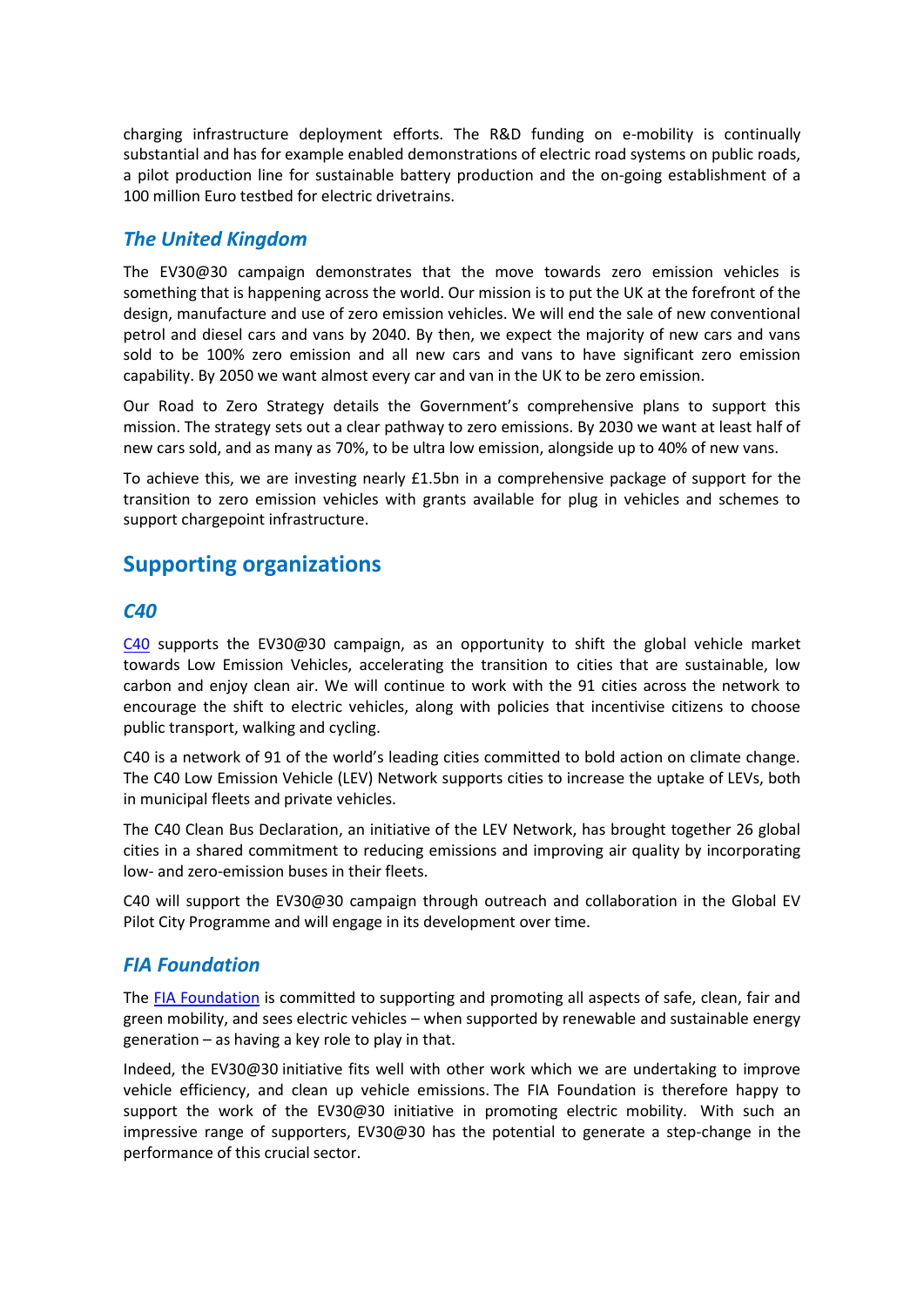



# *GFEI – Global Fuel Economy Initiative*

[GFEI](http://www.globalfueleconomy.org/) works to improve the efficiency of vehicles, ensuring the widest possible adoption of existing energy-saving technologies, and promoting the use of new ones. Electric vehicles are a core part of our analysis of future decarbonisation pathways.

Several of GFEI's partners are already engaged in the EV30@30 initiative, whose work looks set to offer real benefits to the development of this crucial technology, the improved market penetration of electric vehicles, and the policy support which the sector may need.

GFEI partners have also been engaging with the IEA on research, monitoring and tracking progress against GFEI targets, and capacity building activities to scale up the adoption of energy efficiency in transport. GFEI supported the development of IEA analysis on fuel economy developments across global markets, cooperated to strengthen the IEA outreach capacity, supported the development of training tools such as the Fuel Economy Policies Implementation Tool (FEPIT) and shared costs for training events. GFEI partners also contributed with training staff to capacity building activities. We look forward to strengthen our cooperation on these activities in the coming years.

### *Hewlett Foundation*

Th[e William and Flora Hewlett Foundation](http://www.hewlett.org/) is committed to keeping global warming to under 2 degrees C. To realize this goal, we need large scale electrification of the transportation sector by 2030. The EV30@30 campaign makes such an outcome possible by coalescing governmental actions across its wide membership. We are delighted to provide financial resources and support to the campaign and EVI as whole.

### *NRDC – Natural Resource Defence Council*

The [NRDC](https://www.nrdc.org/) is fighting climate change by tackling the climate crisis at its source: pollution from fossil fuels. NRDC is working to accelerate the shift to electric vehicles and integrating them with a clean power grid. NRDC is also working with cities in the United States, China and other countries and helping to provide clean energy solutions.

NRDC welcomes and applauds the EV30@30 Campaign and looks forward to collaborating with EVI in sharing policy research findings and best practices, promoting stakeholder dialogue and information exchange on EV-grid integration and co-deployment of EVs with renewable energy, as well as by helping to promote the Global EV Pilot City Programme among our city partners.

# *REN21 – Renewable Energy Policy Network for the 21st century*

REN21, the Renewable Energy Policy Network for the 21st Century, supports the EV30@30 campaign and reinforces the idea that the electrification of the transport sector should go handin-hand with the transition to renewable energy in the power sector. REN21 consolidates data on renewable energy in transport and contributes to bridging stakeholders in transport and energy to construct a sustainable future.

### *SLoCaT – Partnership on Sustainable, Low Carbon Transport*

[SLoCaT](http://www.slocat.net/) promotes the integration of sustainable transport in global policies on sustainable development and climate change. It acknowledges the essential contribution of electric mobility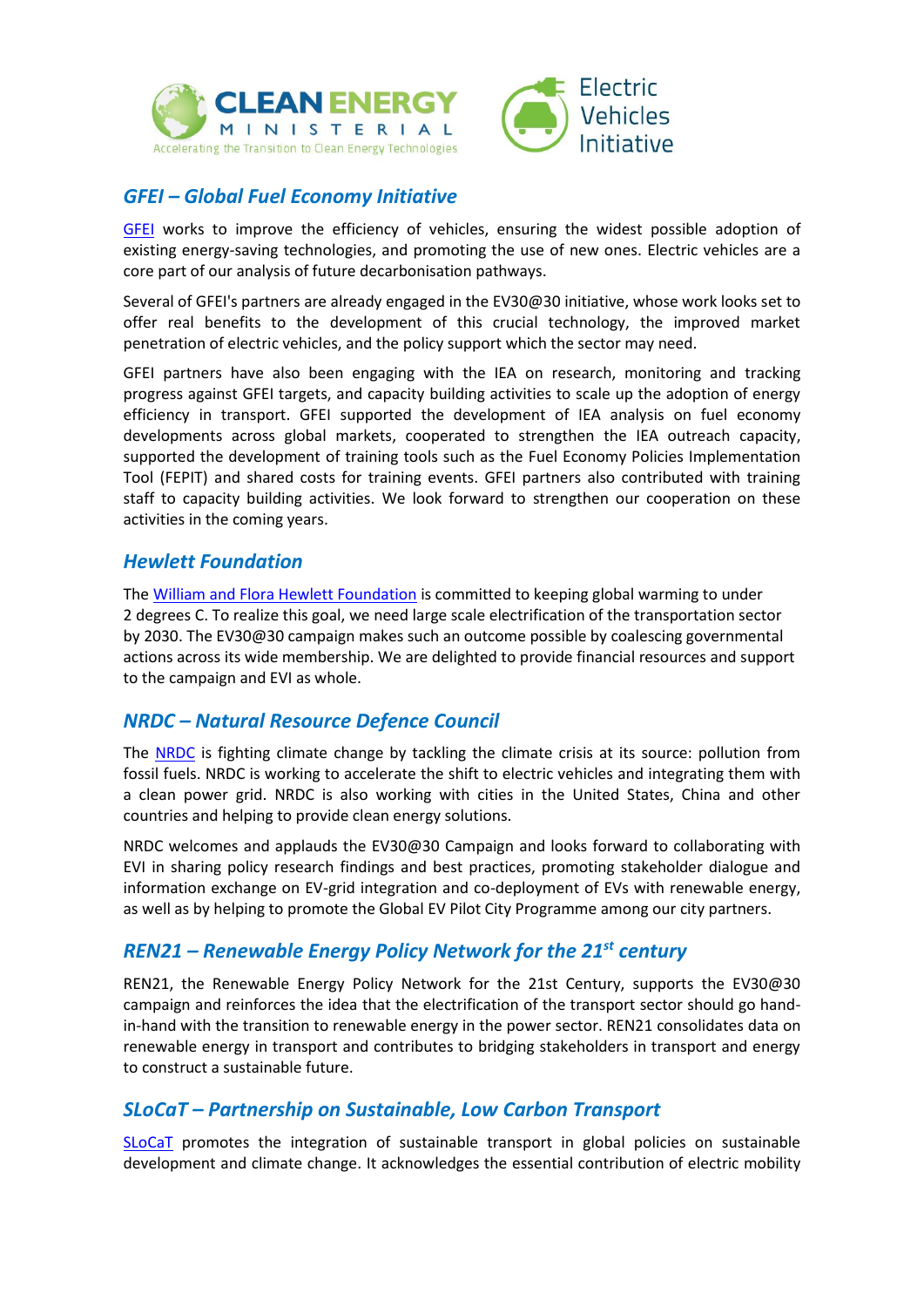towards the decarbonisation of the transport sector, including public transport, urban freight and personal vehicles.

Through the *Global Macro-Roadmap: An Actionable Vision of Transport Decarbonisation*, which SLoCaT is helping to develop in the context of the Paris Process on Mobility and Climate (PPMC), SLoCaT is actively working towards making electric mobility a key component of efforts to implement the Paris Agreement on Climate Change.

SLoCaT will contribute towards the implementation of the EV30@30 campaign by facilitating access and outreach for EVI to its membership of over 90 organizations representing United Nations, multilateral and bilateral development organizations, transport operators, business sector, civil society and academia.

SLoCaT will also support the EV30@30 campaign in the Marrakech Partnership on Global Climate Action<sup>3</sup> of the United Nations Framework Convention on Climate Change (UNFCCC), where SLoCaT operates as thematic coordinator for transport. SLoCaT is confident that this will raise the profile of electric mobility in the UNFCCC process.

SLoCaT has a special interest to contribute to the development of the Global EV Pilot City Programme. It will do so through its work with a wide range of global, regional and national city networks on sustainable transport, helping EVI in the identification of cities participating to the Global EV Pilot City Programme. SLoCaT will strengthen the EV30@30 campaign by using these networks to promote the development and implementation of enabling national and local policy, regulatory and financial frameworks based on lessons learned from, and best practices, including those emerging from the Global EV Pilot City Programme.

#### *The Climate Group*

1

[The Climate Group](http://www.theclimategroup.org/) is an international non-profit bringing together powerful networks of business and governments that shift global markets and policies. We act as a catalyst to take innovation and solutions to scale, using the power of communications to build ambition and pace.

Our corporate leadership initiative [EV100](http://www.theclimategroup.org/ev100) brings together forward-looking companies committed to accelerating the transition to electric vehicles (EV) and making electric transport the new normal by 2030. With businesses owning a major part of vehicles on the road, it is crucial that companies lead the shift to electric vehicles. Through their investment, and influence on millions of staff and customers worldwide, they can address rising global transport emissions. Companies joining pledge to transition their own vehicle use to EVs and/or install charging infrastructure at all relevant premises by 2030.

Through their leadership, companies can make a major contribution towards achieving the goals set by the EV30@30 commitment. At the same time, supportive policy frameworks and coordinated efforts with other stakeholders are crucial for their success. The EV100 initiative therefore aims to collaborate closely with the governments and other stakeholders involved in the EV30@30 campaign to promote corporate EV leadership and link the business perspective into global conversations. This includes the sharing of knowledge and best practice examples around the business case for corporate EV engagement, as well as the creation of dialogue opportunities between EV100 members and policy makers.

<sup>&</sup>lt;sup>3</sup> The Marrakech Partnership for Global Climate Action will strengthen collaboration between UNFCCC Parties and non-Party stakeholders to allow greater mitigation and adaptation actions to be implemented immediately.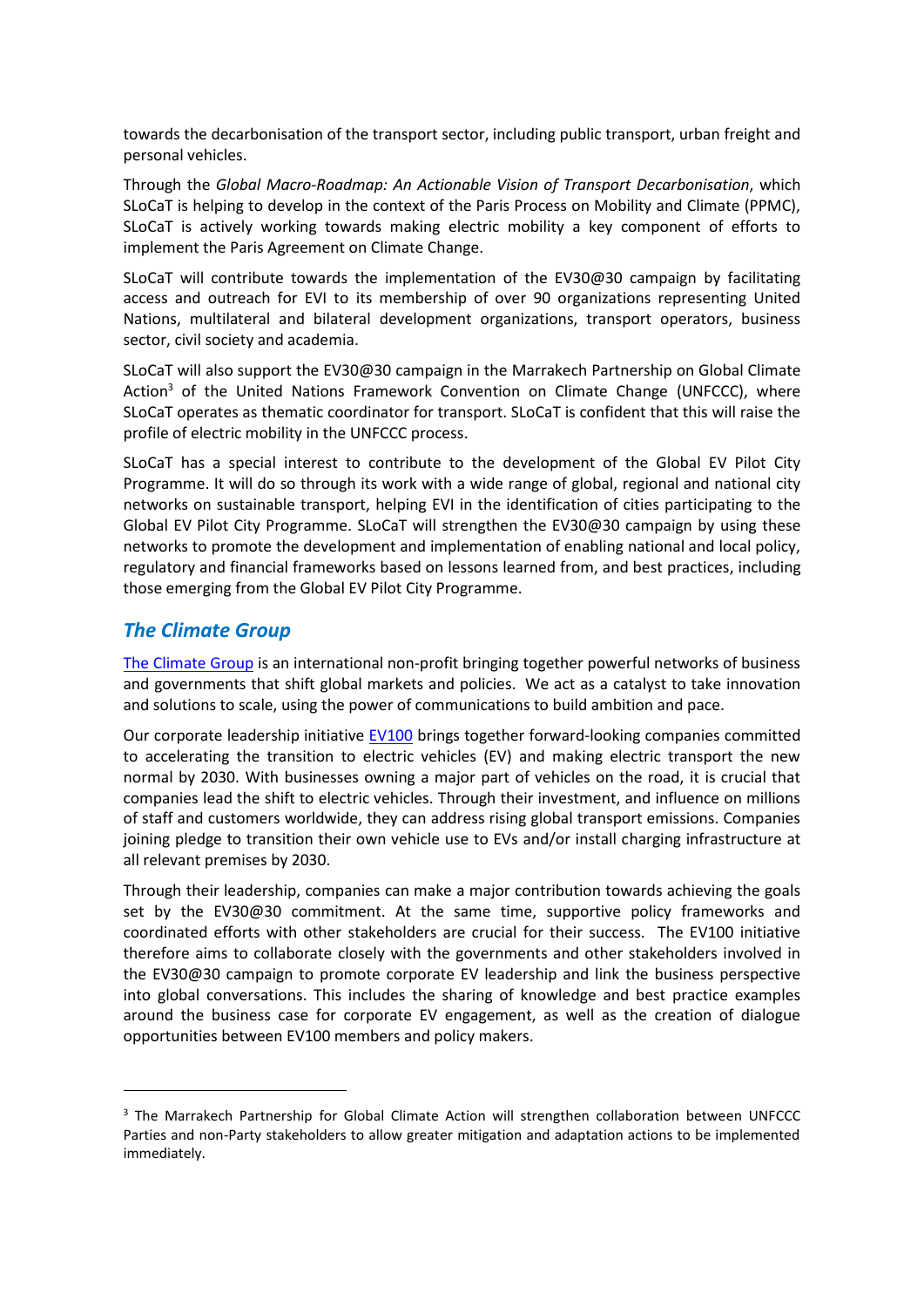



# *UN Environment*

[UN Environment](http://www.unep.org/) is a strong supporter of a global transition to electric mobility to reduce urban air pollution and reduce greenhouse gas emissions. It welcomes the EV30@30 campaign of the EVI under the Clean Energy Ministerial.

UN Environment calls on the countries in the Clean Energy Ministerial and all countries worldwide to engage in the EV30@30 campaign. It commits to support its activities by sharing information with the EVI and enhancing its outreach capacity.

The UN Environment is supporting close to fifty countries and cities around the world with the introduction of electric cars, busses and motorbikes. It will partner with EVI to build capacity on the policymaking process, enabling the uptake and management of electric mobility. UN Environment will also share contacts and support EVI outreach activities to engage national and local administrations in the EVI Global EV Pilot City Programme.

### *UN-Habitat*

[UN-Habitat](https://unhabitat.org/) launched the Urban Electric Mobility Initiative at the UN Climate Summit in September 2014. In the context of better urban planning and a transition to more efficient modes of transport and clean sources of energy, UEMI aims at travel by electric vehicles, by 2030, to make up 30% of all urban travel. Together with over 50 partner organisations, including industry representatives, under three EU supported projects (SOLUTIONS, EMPOWER and FUTURE RADAR), UN-Habitat has been working with 40 cities from the Asia, Africa, Europe and the Latin America regions in promoting a transition towards sustainable mobility and assess the role electric mobility can play in this. The joint efforts of the partnerships has included reviews of policies, exchange of good practices, and capacity building, pilot project development and implementation support.

UN-Habitat looks forward to joining hands with the EVI under the Global EV Pilot City Programme in promoting the uptake of Electric Mobility, particularly in light of the New Urban Agenda adopted at Habitat III in Quito, Ecuador in October 2016. To support the EV30@30 campaign, the UN-Habitat will share contacts in its city network with EVI and will facilitate outreach. The UN-Habitat will also collaborate with partner cities to develop action plans and bankable projects for greater uptake of electric mobility, building on the insights emerging from the work of EVI and its partners, as well as the Global EV Pilot City Programme, supporting the capacity building and outreach actions of the EV30@30 campaign.

### *WRI – World Resources Institute*

WRI is a global research organization that turns big ideas into action at the nexus of environment, economic opportunity and human well-being. WRI's Ross Center works to improve quality of life in cities and create accessible, equitable, healthy and resilient urban areas for people, businesses and the environment to thrive. We are committed to accelerating the adoption of more energy efficient solutions for the transport sector including electrification of vehicle fleets.

We welcome the work that the EV30@30 campaign is doing to accelerate this transition; in particular, by contributing to creating market conditions that will make the transition costeffective and focusing on the critical pillar of charging infrastructure. WRI has been conducting research on innovative business models for EV deployment and applying this research in pilot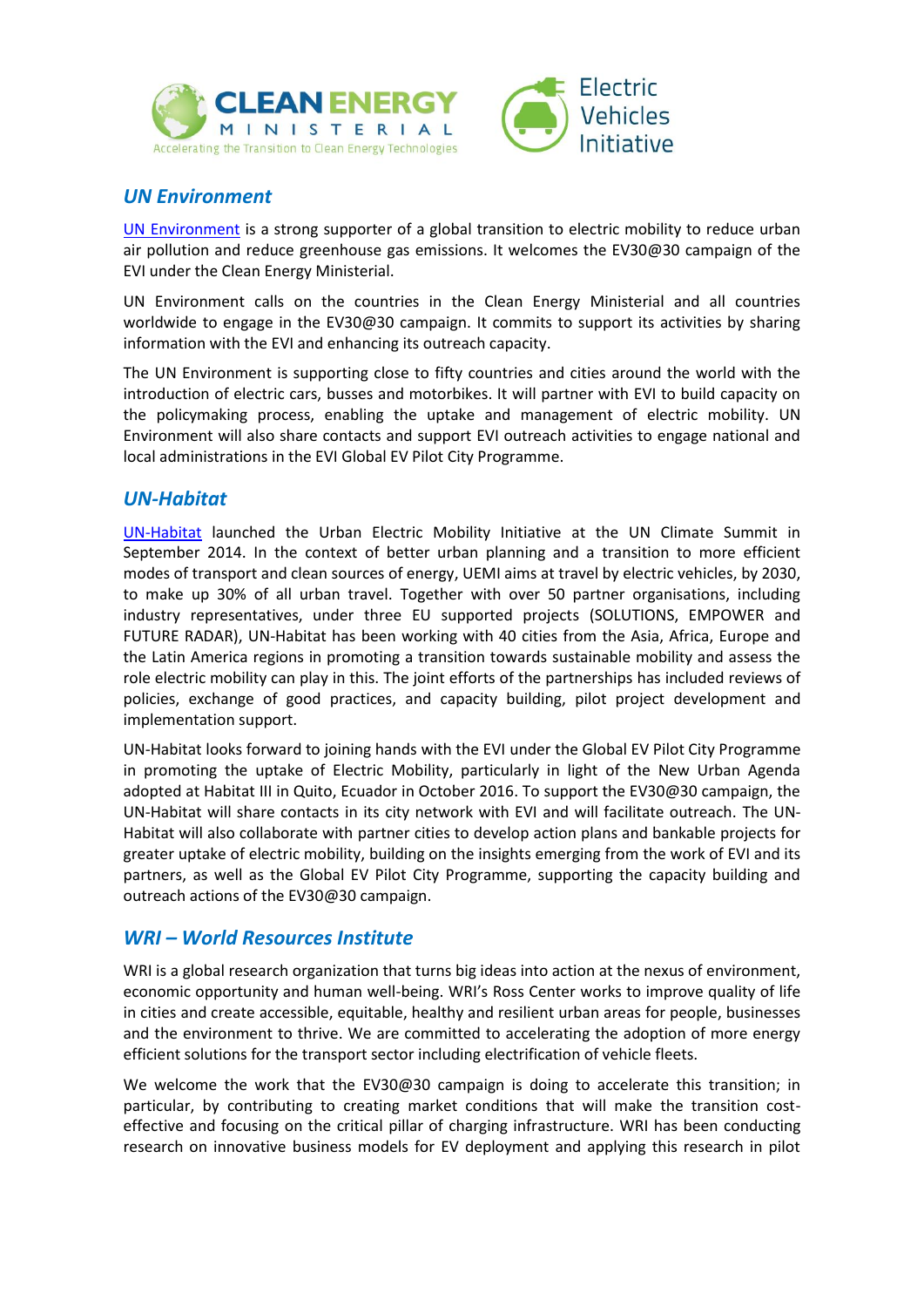projects in cities in developing countries. We look forward to using this on-the-ground expertise and research to support the EV30@30 campaign and its ambitious goals.

### *ZEV Alliance – International Zero Emission Vehicle Alliance*

The [ZEV Alliance](http://www.zevalliance.org/) is a collaboration of national and subnational jurisdictions to accelerate the adoption of ZEVs, including battery, plug-in hybrid, and hydrogen fuel cell electric vehicles. In 2015, the ZEV Alliance members announced that they would strive to make all passenger vehicle sales zero emission in their jurisdictions as fast as possible, and no later than 2050.

The ZEV Alliance welcomes commitments to accelerate the global transition to electric vehicles, including the Electric Vehicles Initiative's EV30@30 campaign and other collaborative efforts among countries and subnational jurisdictions. Every country has work to do to allow automotive markets to shift to 100% zero emission vehicle sales as soon as possible. The ZEV Alliance will continue to coordinate with the Electric Vehicles Initiative to enhance the knowledge sharing among governments seeking to accelerate zero-emission vehicle adoption.

# **Supporting companies**

### *ChargePoint*

In the path of decarbonization of the energy system, electro-mobility will be a key enabler to build more sustainable economies. Electro-mobility can make energy demand more flexible, contribute to the electricity system management through smart charging solutions and can address air pollution challenges by reducing local emissions and integrating more renewables in the energy system. ChargePoint is building this network by connecting energy providers, automakers and all kinds of businesses to EV drivers.

Today, ChargePoint is the world's leading and most open electric-vehicle charging network with more than 54,000 total charging spots and more than 900 Express DC globally. In total, with more than 42 Million charges delivered as of August 2018, drivers have avoided more than 42,338,000 gallons of gas, 134,585,000 kg of  $CO<sub>2</sub>$  emissions and 141,669,000 kg of GHG emissions, and more than 1,011,900,000 electric miles have been driven on the ChargePoint Network. ChargePoint stations have dispensed more than 337,300 Megawatt hours (MWh) of electric fuel.

EV Charging infrastructure roll out will be key to support electro-mobility deployment. ChargePoint is committed to work with municipal and local stakeholders to support the installation of AC and DC fast charging to meet the needs of new EV drivers, partner with private sector willing to offer additional benefits to employees or customers with e-mobility solutions and support smart charging solutions to make EVs a dynamic part of the electricity system providing balancing and grid management tools as well as an opportunity to supply more green electricity. ChargePoint has developed a strong experience working with different stakeholders in all these sectors and is keen to share best practices and recommendations for a smart deployment of EV infrastructure.

ChargePoint is keen to contribute to address global climate challenges through a wider ray of technologies and solutions working with business partners, drivers and thought leaders. For this reason, ChargePoint is supporting the EV30@30 campaign to set a collective goal for EV deployment and creating a community to share best practices and best policies to enable EVs to deploy effectively.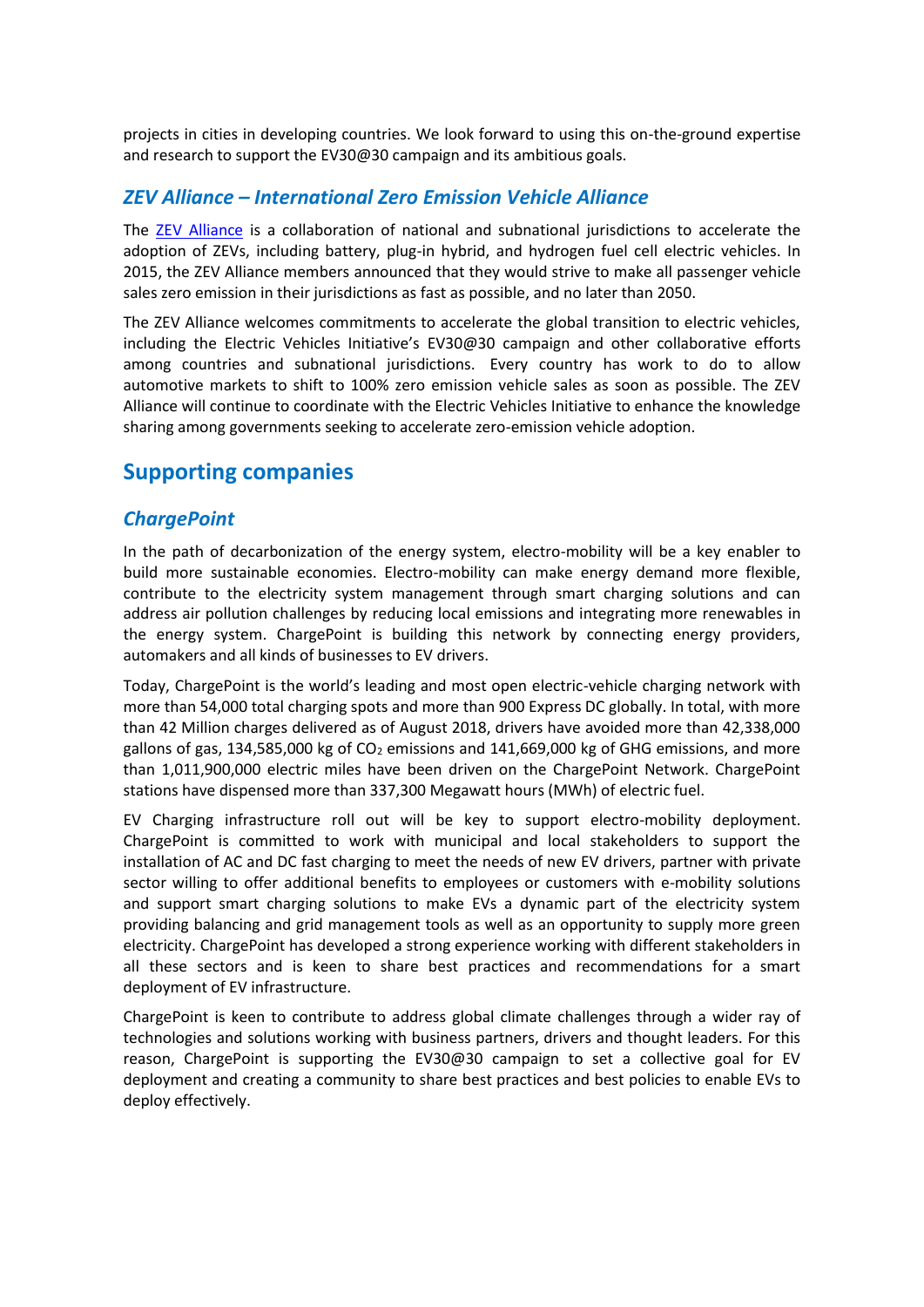



# *Energias de Portugal (EDP)*

EDP Energias de Portugal firmly supports and actively promotes electric mobility.

For almost a decade, EDP's corporate strategies targeted mainly renewables, efficiency and innovation combining the competitiveness of its business with one of the world's leading concerns: climate change. It has committed to: reduce its  $CO<sub>2</sub>$  specific emissions in 2030 by 90% (comparing to its 2005 levels), a more ambitious goal than our previous target recognized by the Science Based Target Initiative; exceed a 90% target of renewable generation by 2030; provide customers with energy efficiency products and services aiming at reducing overall consumption by 1 TWh by 2020 (against 2014 levels); invest €200M by 2020 in innovative projects and in promising and unproved clean energy technologies.

As part of a broader sustainability strategy the company has now committed to actively contribute to accelerating decarbonisation of transport by: i) electrifying our fleet, reaching 100% of electric light duty vehicles by 2030 and ii) develop new offers and commercial solutions that promote the energy transition, including charging infrastructures.

EDP's positioning regarding electric mobility is comprehensive and involves employees, operations, businesses, customers and suppliers. It aims at reducing both GHG and other emissions, promoting energy efficiency and improving quality of life of the people in the geographies where the group operates.

Most of these activities include partnerships with the public sector, major car manufacturers, suppliers of charging systems, technological and research centres and non-governmental organizations.

EDP also contributes to sustainable mobility by actively participating in forums, technical and standardisation groups, impact studies and R&D projects, both at national and international level, including the World Business Council for Sustainable Development and the Transport Decarbonisation Alliance.

### *Enel X*

Enel X is a brand new company within the Enel Group, which has been created to provide new digitalized products and value added services, such as energy efficiency, demand response, electric mobility, IoT and optical fiber at both residential and C&I level. In the framework of electric mobility Enel X has developed integrated and concrete actions to promote the business involving employees, operations, customers and suppliers, aiming at reducing GHG emissions, incentivizing circular economy business models, promoting energy efficiency and improving people's quality of life in the areas where the Group operates.

In the framework of public charging infrastructure deployment, the company will play an important role in the installation of such infrastructures across the countries where it has a consolidated market presence. To this end, Enel X is developing a plan in Italy that envisages the installation of around 14.000 charging stations by 2022, out of which 3,000 will be Fast & Ultra Fast stations.

The markets where Enel X is active in providing charging solutions to customers' segments such as residential, C&I, municipalities and public operators are US, Italy, Spain, Romania, Greece and some countries in Latin America.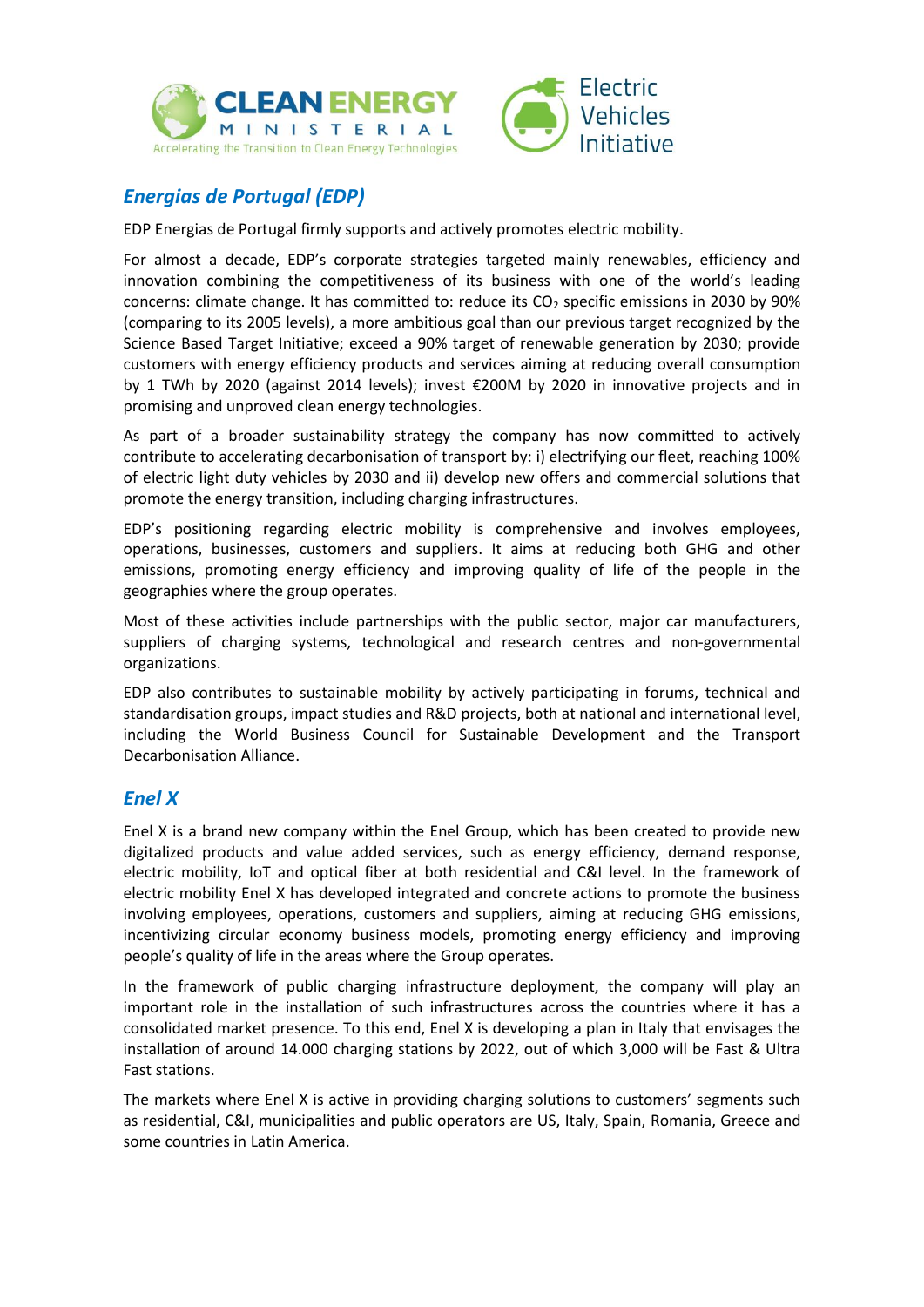Enel X contributes to the electrification of mobility by actively participating in forums, technical and standardisation groups, impact studies and R&D projects, both at national and international level.

Enel X is committed to deploy fast charging technology (50 kW to 350 kW) and is engaged in some R&D projects through the participation in several EU funded projects, mainly within the Connecting Europe Facility (CEF) and the Horizon 2020 programs respectively.

Additionally, Enel X promotes electric mobility also through concrete actions in favor of its employees. For example in Italy, Enel X has launched for the managerial staff a pilot programme that combines the possibility to choose an EV from a wide catalogue with the installation (for free) of charging stations at their homes. Furthermore, an electric car-sharing service for Enel X's staff, a plan to gradually electrify part of Enel's vehicle fleet and to install charging stations in the Enel Group premises have just been launched in Italy.

#### *E.ON*

E.ON is one of the largest privately owned energy companies in Europe. We are determined to drive the transition towards a fossil-fuel free future by developing and deploying renewable energy solutions throughout Europe. We are among the largest providers of electric mobility in Europe and have invested more than 12 billion Euro in renewables over the past decade. Together with partners we are currently establishing a comprehensive ultra-fast charging infrastructure in Europe, making it possible for people to drive seamlessly through Europe. Our ambition is to electrify peoples' journey and become Europe's leading provider of smart charging infrastructure and innovative mobility solutions. We are on a journey towards a fossil-fuel free future, which the EV30@30 Campaign helps us achieve. We therefore support the campaign.

### *Fastned*

Fastned supports and welcomes the EV30@30 campaign. A clear policy regime enabling and encouraging a transition to electric driving is crucial for the private sector to enable investments in the technologies underlying this transition, and to reduce barriers hampering the roll-out of these technologies.

Fastned was founded in 2012 with the goal to build a European network of fast charging stations, mainly along highways and high traffic corridors. Such a network is needed in order to make electric driving convenient and stimulate consumers and freight transport to switch to electric driving, by enabling long-distance trips.

Fastned intends to contribute to the EV30@30 campaign by means of sharing knowledge and insights stemming from on-the-ground experience of building a fast charging network. Interacting with a broad and international community that includes governments, private sector and civil society organizations, is very valuable, since we need to deliver the energy transition together as an international community. We therefore value the opportunity that the EV30@30 campaign brings to share best practices and set common goals and ambitions in order to accelerate the energy transition.

#### *Fortum*

Fortum is a leading clean-energy company that provides its customers with electricity, heating and cooling as well as smart solutions to improve resource efficiency. We want to engage our customers and society to join the change for a cleaner world. We employ some 9,000 professionals in the Nordic and Baltic countries, Russia, Poland and India. In 2017, 61% of our electricity generation was  $CO<sub>2</sub>$  free.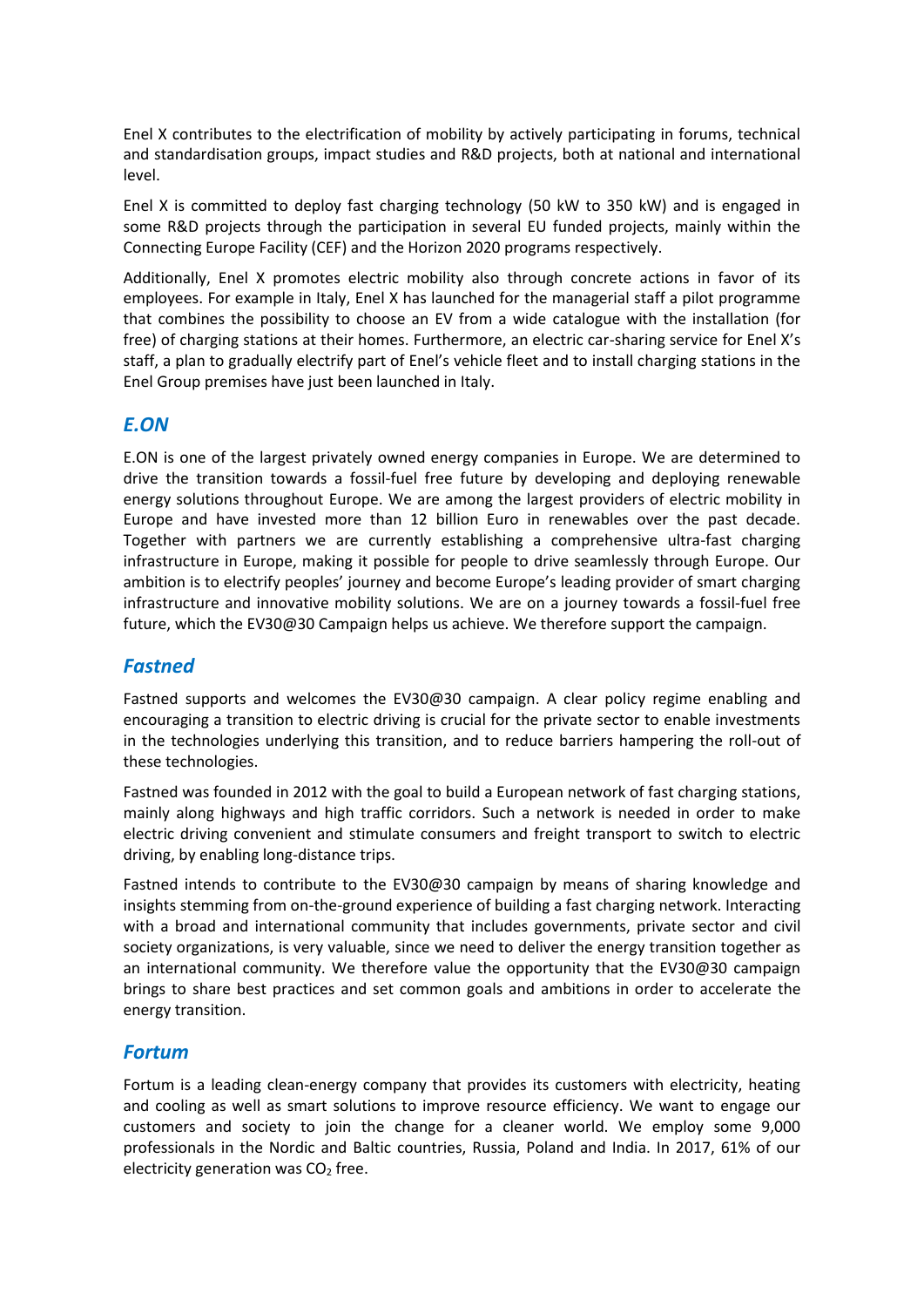



Fortum actively promotes the electromobility development, therefore we would like to express our support to the EV30@30 Campaign. We are committed to contribute to the environmental improvement of the transport sector, by providing different EV charging services in Europe and India.

Today Fortum is a leading EV charging services provider in the Nordics, enabling access to an extensive public charging network, offering destination charging services, as well as a cloud solution that helps also other organizations in Europe to develop and offer EV charging services.

In 2018 we took another important step to promote electrification by simplifying charging access also to European EV drivers outside of the Nordics. In India via various partnerships we aim to develop charging services in the cities. We have also deployed electric vehicles and charging station in our Indian office.

In order to facilitate a rapid transition towards more environment friendly car fleets, since the beginning of year 2018 the company car policy in Fortum Finland is restricted to BEVs and PHEVs. We have also installed and made available 46 EV chargers with 92 outlets to our employees in Fortum's new headquarter in Espoo, Finland. In addition we have so far installed 9 chargers available for our employees in Norway.

We will continue to work towards an increased uptake of electric vehicles among our employees by information sharing and other educational actions. We will also actively participate and contribute to the development of favorable legislation within the EU, we will also continue to promote various regulatory initiatives that supports the development of E-Mobility.

### *Iberdrola*

Electric mobility is key to reach a sustainable energy model in terms of climate change, air quality, noise pollution and energy efficiency. Faster than expected technology improvement and cost reductions will make the EV30@30 objective not only achievable, but also desirable from a social perspective. Environment, health and economy will be better off, and especially cities will be more friendly places to live.

Iberdrola, as a leading electric utility focused on renewables and networks, firmly supports and actively promotes electric mobility. It has developed a Sustainable Mobility Plan, which is part of a broader commitment from the Company in our Sustainability Policy approved by the Board of Directors. This comprehensive plan, which involves employees, operations, businesses, customers and suppliers, is structured around 23 concrete actions aiming at reducing both GHG and other emissions, promoting energy efficiency and improving quality of life of the people in areas where the group operates. Among these actions, Iberdrola plans to install by 2021 up to 16.000 charging points at homes and 9.000 at workplaces in Spain. As far as customers are concerned, Iberdrola offers the Smart mobility program, which includes both the provision of a charging point and a special tariff to charge the vehicle with green electricity. Some actions are also aimed at Iberdrola's staff, like the Electric vehicles for employees, that includes different incentives for the purchase of an electric vehicle, the progressive installation of charging facilities at our park places, or electric-car sharing services in certain offices of the Company; and others are related to the company's operations, like the progressive electrification of our vehicle fleet. Most of these activities include partnerships with public administrations, major car manufacturers and suppliers of charging systems.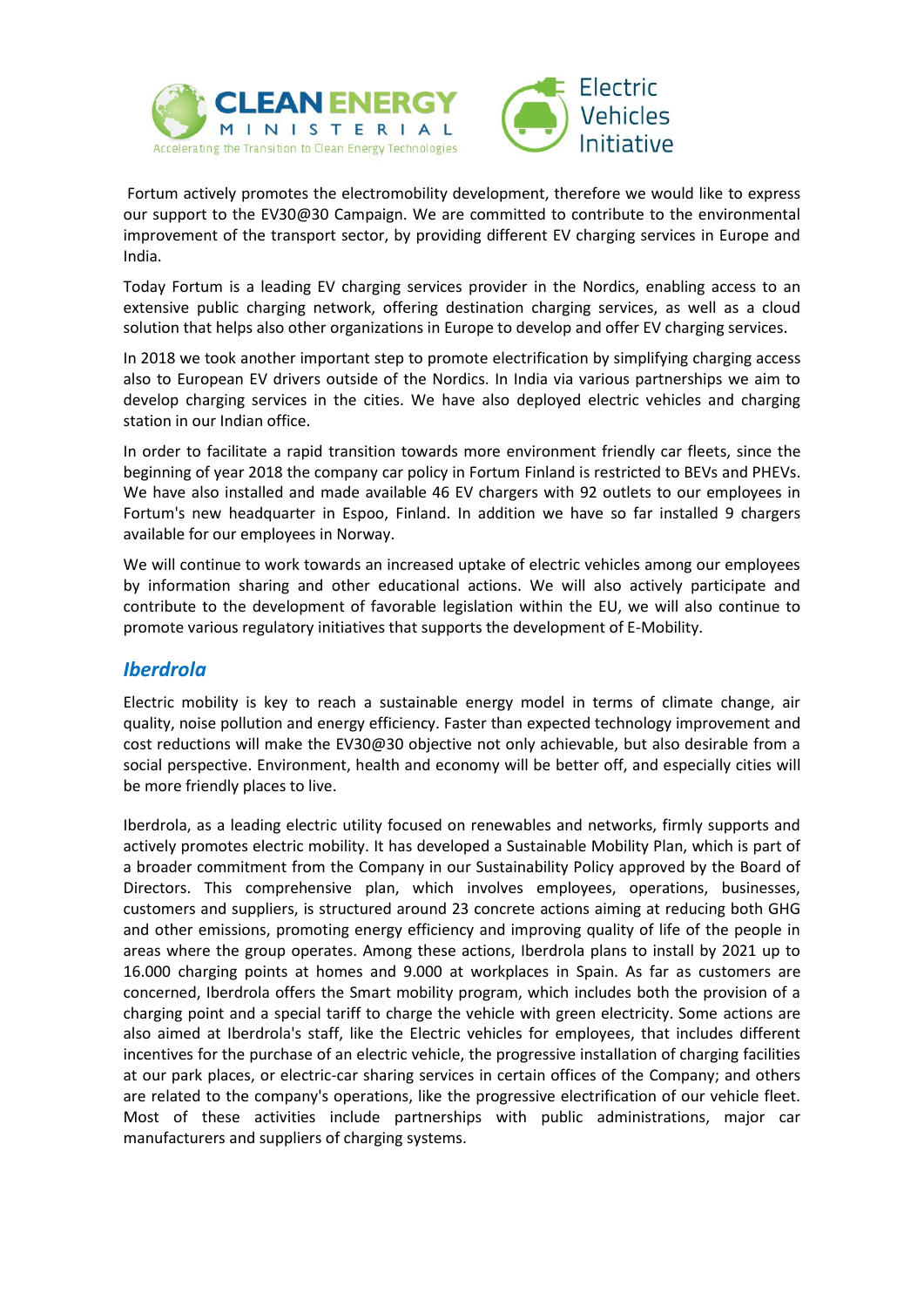Iberdrola also promotes the electrification of mobility by participating actively in forums, technical and standardisation groups, impact studies and R&D projects, both at national and international level.

With all these actions, Iberdrola contributes to the fulfilment of the goals set in the EV30@30 campaign, both through its operations and the provision of the energy needed to feed its customers' EVs.

#### *Renault-Nissan-Mitsubishi Alliance*

As pioneer and global leader in zero emission electric vehicles, Renault-Nissan-Mitsubishi actively develops and promotes electrified vehicles as a key competitiveness lever and sustainability enabler. In supporting the EV30@30 Campaign, we desire to work toward an "EV-friendly" eco system, which is essential to promote EV adoption.

Renault-Nissan-Mitsubishi has the largest product offer of electric vehicles in the world. The Nissan LEAF, the first mainstream, mass-marketed electric vehicle, remains the world's bestselling EV with more than 350,000 vehicles sold since its launch in December 2010. In addition to the LEAF, Nissan has recently launched the Sylphy Zero Emission in China and the 40 kWh Nissan e-NV200, a light commercial vehicle, in Europe. With more than 170,000 of its electric vehicles in circulation, Renault has the most complete range of affordable EVs on the market: ZOE - the most sold EV in Europe since its launch - Twizy, Kangoo Z.E. and Master Z.E. Mitsubishi Motors has sold the i-MiEV since 2009.

By the end of 2022, Renault-Nissan-Mitsubishi will strongly increase the penetration of electrified models. Thus, Alliance member companies will launch more than 12 pure electric vehicles by then, utilizing common EV platforms and components. In addition to expanding our product range to cover all main segments in Japan, the USA, China and Europe, we will also improve the vehicles performances significantly to make them more useful and valuable for our customers. By 2022, we expect the range of these vehicles to exceed 600 kilometres (NEDC). In addition, the charging experience will be significantly improved with new technologies that enable faster charging.

We are convinced that electric vehicles are more than mere cars and represent an entire ecosystem. They have lots of potential to contribute to people's lives and society. Electric vehicles carry a large battery that helps to balance power grid loads, and thus have a major role to play in the energy domain; they have the potential to charge wherever they are parked, allowing them to be a major player in new energy mobility trends. The alliance is seeking to coconstruct the ecosystem that supports them with several partners from different fields. Renault has thus created together with its partners the world-first "smart-island" in Porto Santo. It uses electric vehicles, second-life batteries, smart charging and V2G to boost the island's energy independence and stimulate the production of renewable energy. In Japan, Nissan has sold more than 7,000 units of vehicle-to-home systems, which allow electric vehicle owners to supply their home with the energy stored in a battery.

### *Schneider Electric*

We support the EV30@30 Campaign, and the goal to reach 30% sales share for electric vehicles by 2030.

At Schneider Electric, we believe the future of energy is decentralized, decarbonized and digitized, and electro-mobility is essential for the world to reduce carbon emissions. We are leading the digital transformation of energy management and automation in homes, buildings,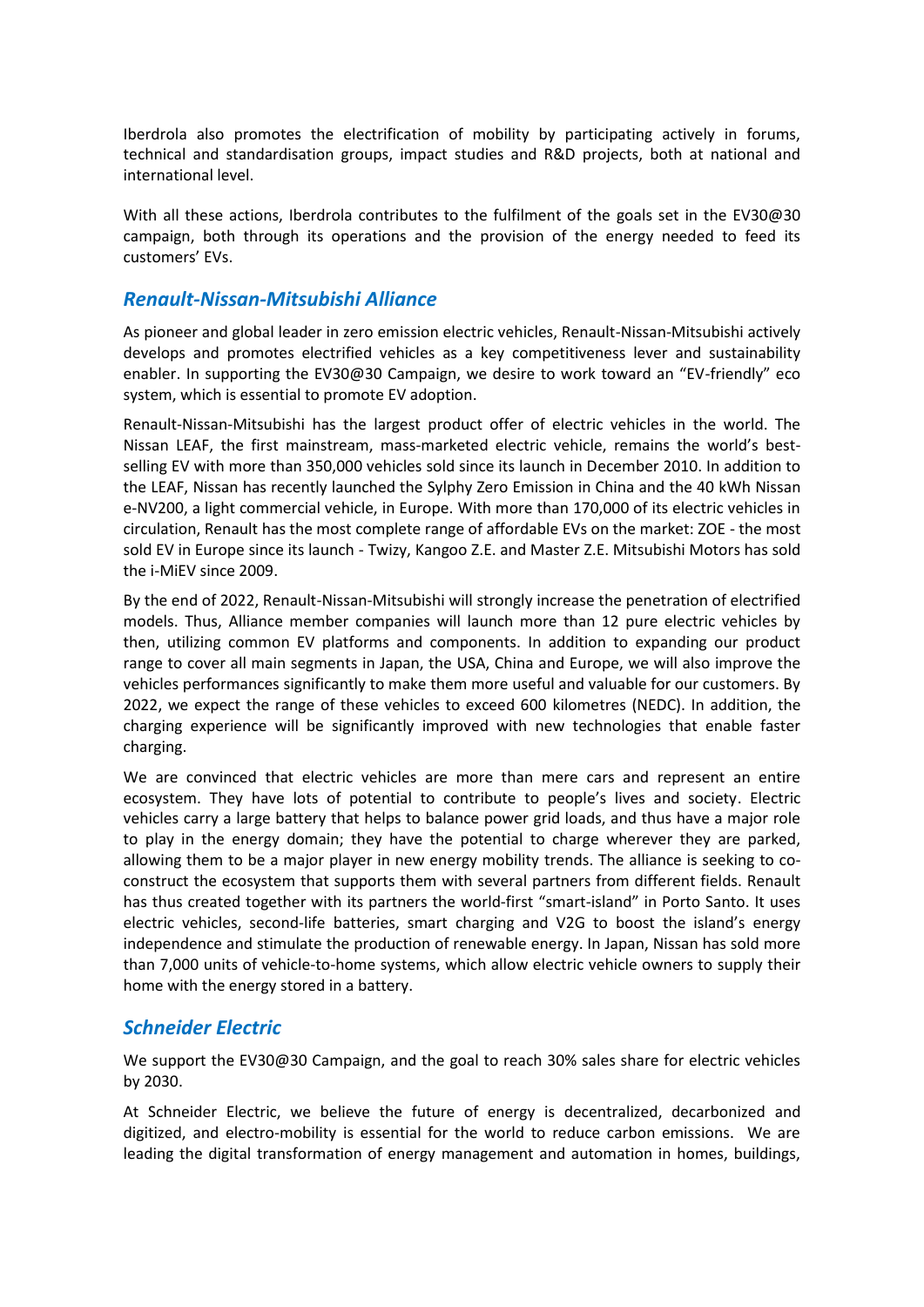



data centers, infrastructure and industries and have a global presence in over 100 countries. From this unique vantage point, we see that electro-mobility dominates the agendas of business leaders, but adoption is progressing slower than needed. Additional regulations, efficient infrastructure, and reduced costs to drive consumer demand are key to reach the tipping point.

In our Schneider Sustainability Impact 2018-20, we committed to using 80% renewable electricity across our global operations by 2020, and continue to work with stakeholders from business, governments, and civil society to prevent future effects of climate change. In our journey to achieve carbon neutrality in our ecosystem by 2030, we have a goal to achieve at least 30% electric vehicles in our own car fleet.

Schneider Electric brings its expertise to enable key players of the electro-mobility ecosystem; including Vehicle Manufacturers, Charging Point Operators, Fleet Owners, Oil & Gas companies and Utilities. We help defining an electro-mobility strategy and deliver scalable EV smart charging infrastructure ecosystems- from electrical distribution to energy management with software and services. Schneider Electric works with leading car manufacturers and has innovative solutions for smart manufacturing for electric batteries.

Our Innovation at the Edge program finds disruptive ideas on the edge of our business and provides the resources needed to gain market traction. Within this program, we are actively coinnovating and investing in electro-mobility companies that are building disruptive technology and business models such as eIQ Mobility in the USA and Inno2grid in Europe. We believe that collaboration and co-innovation are key to move the electro-mobility industry forward and we look forward to helping to make the EV30@30 campaign a success.

# *The Tokyo Electric Power Company Inc. (TEPCO)*

TEPCO Group is an innovative company with a long history of promoting electric vehicles: Its predecessor company's purchase and testing of an electric car in 1908 firstly brought electric vehicles to Japan.

Ever since, the TEPCO Group has worked with automobile manufacturers and research institutes to develop electric vehicles. In 2005, TEPCO designed a fast charging method that led to the "CHAdeMO" charging standard. The CHAdeMO Association, for which TEPCO Holdings, Inc. serves as Representative Director, includes 411 participating organizations in 42 countries, and there are 22,600 CHAdeMO chargers installed worldwide (as of September 2018). The CHAdeMO Association also provides technical support for fast chargers in the Asian region such as China and India.

As part of our quest to realize a safer, environmentally friendlier and universal mobility for the future, the TEPCO Group is jointly developing electric vehicles, building charging infrastructure, promoting "Vehicle to Everything (V2X)" approaches, and developing solutions to reuse batteries. For example, the "e-Charge Point" program since 2017 awards points to EV owners according to their electricity usage and charging rate at home and is the first electricity rate point service of its kind in Japan.

The TEPCO Group introduced 400 electric vehicles to its fleet and installed charging facilities at almost all of its sites. In 2018, the first self-driving EV bus in Japan started operation at the Fukushima Daiichi Nuclear Power Station. The group aims at replacing its entire car fleet of 4,400 vehicles with electric ones by 2030.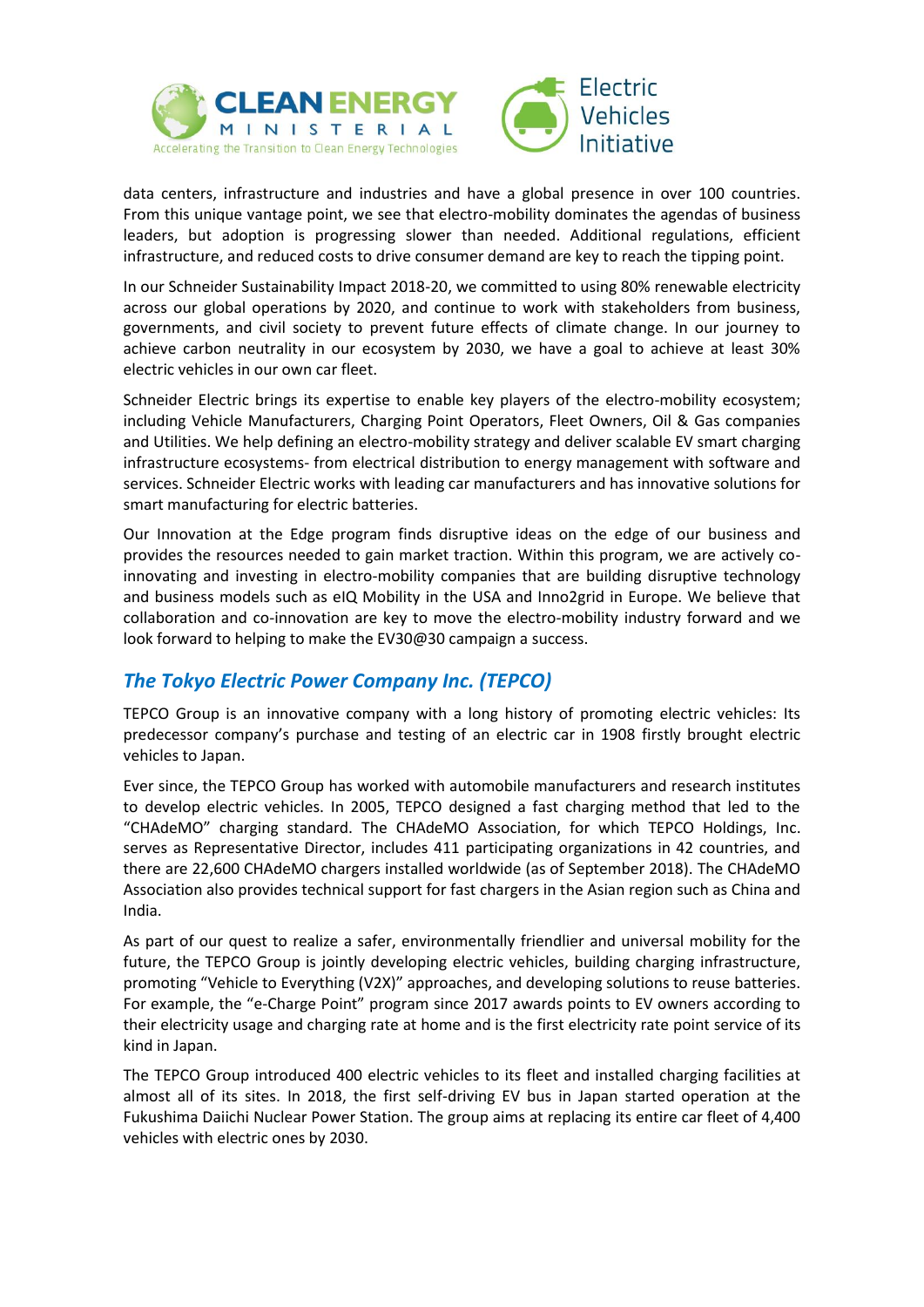The TEPCO Group contributes towards the EV30@30 campaign target through these activities. The TEPCO Group proactively conserves and creates natural and living environments and optimizes use of resources towards resolving global environmental issues and realizing a more sustainable society.

### *Vattenfall*

Vattenfall welcomes and supports the EV30@30 campaign. Climate change is one of the biggest challenges of our time and we see electric transport as essential to reach climate goals in society as well as to reduce air pollution and noise in cities. By building up the largest charging network in North Western Europe as well as electrifying our car fleet, we want to provide a significant boost to electric vehicles and help achieving the EV30@30 target.

For our customers, we provide solutions for home and business charging, and facilitate use of electric cars by building the largest E-mobility charging network "InCharge" in North Western Europe together with partners. Currently, we operate 9.000 E-mobility charging points in the Netherlands, Sweden and Germany. In June, we expanded our presence to the United Kingdom. We aim to double the number of charging points every year.

Internally, Vattenfall's Executive Group Management set the ambition to switch our car fleet of more than 4.200 passenger and light commercial vehicles to electric alternatives until 2022. As first step, we implemented new policies for company cars in Germany, the Netherlands and Sweden. We promote the switch to electric cars by additional measures and run promotion offerings to speed up the switching rate. We also aim at electrifying our light commercial vehicles and have progressed most in densely populated areas such as in Amsterdam, Berlin, Hamburg and Stockholm. By mid-2018, we stand at an electrification rate of 20% for passenger cars and 2.5% for light commercial vehicles in our internal fleet. We facilitate for employees with company cars to drive electric by providing charging points and financial support for their installation in their home. At our Vattenfall locations, we have installed 370 charging points until 2018.

We actively advocate for ambitious  $CO<sub>2</sub>$  standards at European and national level for 2025 and 2030 to get more electric cars on the road. Through industry organisations, we push for open and harmonised charging standards that will help to facilitate a competitive market that delivers products that customers need. Our R&D department relentlessly tests new charging and Emobility concepts (e.g. inductive charging, electric roads), to bring the E-mobility future ever closer.

Vattenfall is a leading European energy company that wants to make fossil-free living possible within one generation. Therefore we are driving the transition to a more sustainable energy system through growth in renewable production and climate smart energy solutions for our customers. We employ approximately 20,000 people and have operations mainly in Sweden, Germany, the Netherlands, Denmark, the UK and Finland.

# **How to join the campaign**

The EV30@30 campaign aims at gathering commitments from governments in accordance with priorities and programs developed by each of them.

It calls for the participation of governments in EVI activities, joining its current members to pursue its goal.

It also seeks the engagement of local authorities, the mobilization of the private sector and the involvement of civil society, and welcomes the support of philanthropy to develop its implementing actions.